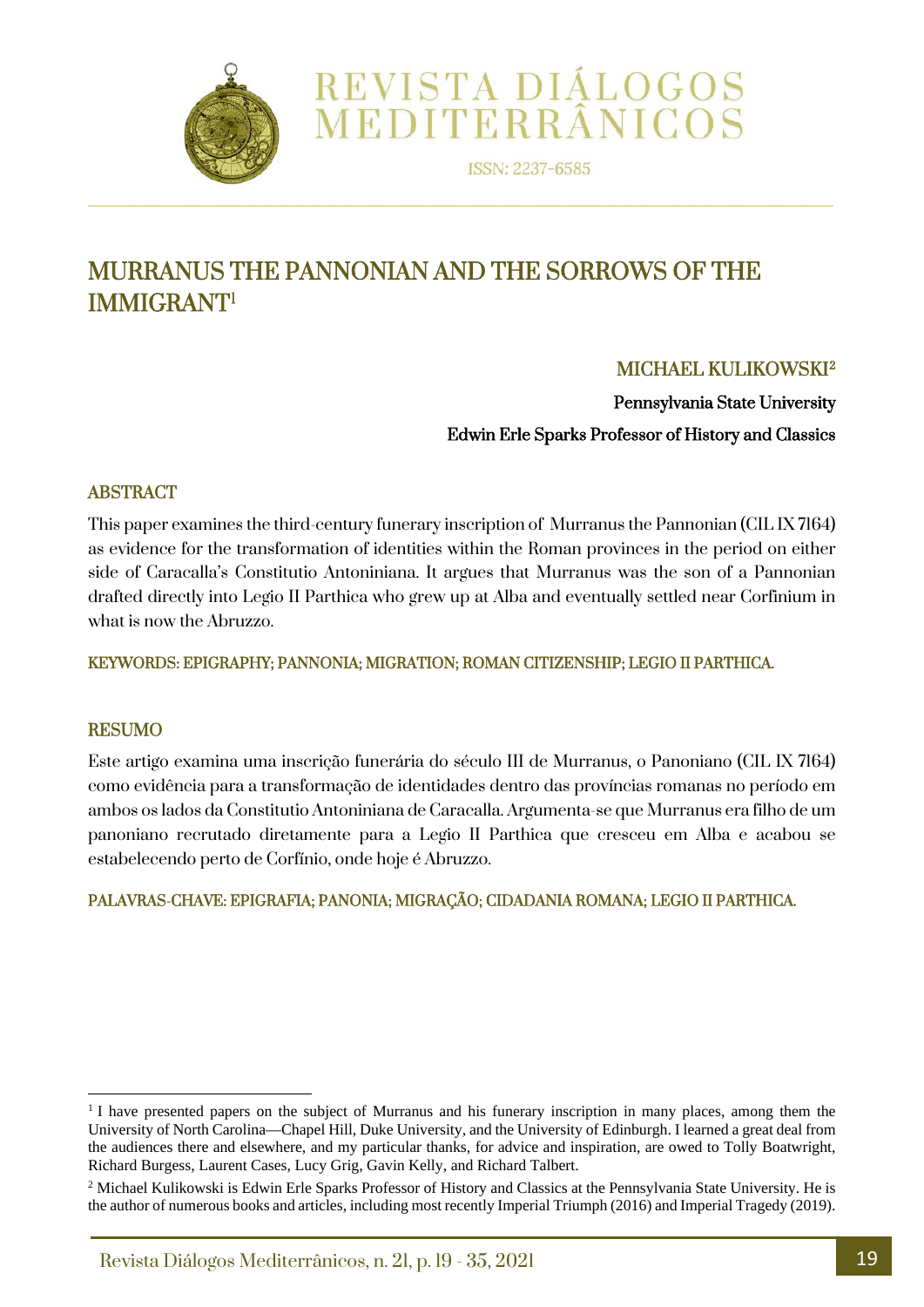The Paeligni once lived in central Italy, east of Rome beyond Alba Fucens, in what is now a rather remote part of the Abruzzo. Deep in the central Apennines, north of Samnium and just on the Adriatic side of the Tyrrhenian-Adriatic watershed, the Paelignian heartland lay between parallel high mountain chains broken into three smaller regions by lower dorsal ridges, between which lay the main centers of population.[3](#page-1-0) The Paeligni feature in early Latin sources alongside the Marrucini, the Marsi, the Vestini and other speakers of Oscan or Sabellian languages – "hardy, independent and martial peoples," as Syme called them – and Paelignian resisted encroachment from Latin longer than did neighbouring languages.[4](#page-1-1) Roman allies since at least the time of Pyrrhus, the Paeligni remained loyal during the Second Punic War, but were second only to the Marsi among the rebel Italians during the Social War: in fact, Corfinium, the principal town of the Paeligni, was briefly the Italic capital.<sup>[5](#page-1-2)</sup> Although the Paeligni were granted the franchise along with the other *populi dediticii* at the end of the War, and assigned to the *tribus Sergia* for voting purposes, there is no immediate evidence for municipalization, and unlike other elites in the once rebellious south, the Paeligni failed to produce a senator until the reign of Augustus.<sup>[6](#page-1-3)</sup>

\_\_\_\_\_\_\_\_\_\_\_\_\_\_\_\_\_\_\_\_\_\_\_\_\_\_\_\_\_\_\_\_\_\_\_\_\_\_\_\_\_\_\_\_\_\_\_\_\_\_\_\_\_\_\_\_\_\_\_\_\_\_\_\_\_\_\_\_\_\_\_\_\_\_\_\_\_\_\_\_\_\_\_\_\_\_\_

In the civil wars, like the neighbouring Piceni, the Paeligni had sided with Caesar, the town of Sulmo with the greatest enthusiasm, its rival Corfinium only reluctantly and after a siege. It was

<span id="page-1-0"></span><sup>3</sup> VAN WONTERGHEM, F., *Forma Italiae, Regio IV, vol. I*, Florence, Olschki Editore, 1984, pp. 19-22. The Gran Sasso-Monte Morrone-Maiela chain lies to the east, the Monte Terminillo-Monte Sirente-La Meta chain to the west, with the old Paelignian towns of Corfinium and Sulmo in between. The south of the Paelignian region was entirely mountainous and seems to have had no settled communities in the pre-Roman period. No *municipia* were created there under Augustus and the whole sector remained a pastoral no-man's land. In the northwest, in the high valley from which the river Aternus flows northwest into what was once Sabellian territory, lay another relatively populous region, which was gathered together into the *municipium* of Superaequum (now Castelvecchio Subequo) during the Augustan municipalization. East of Superaequum and separated from it by a low massif lay Corfinium (now Corfinio), to the south and east of which, across the river Sagittarius, lay the heart of the Paelignian territory, centered on Sulmo (now Sulmona), both *municipia* before the end of the Social War. The mountains that surround the territories of Corfinium and Sulmo on three sides had boasted several Bronze and Iron Age hillforts – especially along the southern rim of the valley, at Colle Tassito, Piano della Civitella, Castiglione and Colle Mitra, flanking an ancient transhumance route to the south, but the lowland sites of the future *municipia* were already native towns by the time of the Hannibalic wars.

<span id="page-1-1"></span><sup>4</sup> SYME, R., *The Roman Revolution*, Oxford, Clarendon Press, 1939, p. 86. Livy 8.29.4 is the main source for the Paeligni and their neighbors. For language, see briefly BISPHAM, E., *From Asculum to Actium: The Municipalization of Italy from the Social War to Augustus*, Oxford, Oxford University Press, 2007, pp. 4-5.

<span id="page-1-2"></span><sup>5</sup> Florus 2.9.28 for Sulmo, with HINARD, F., "La proscription de 82 et les italiens," in *Les «bourgeoisies» municipales intaliennes aux IIe et Ier siècles av. J.-C.*, Paris, 1983, pp. 137-50. The basic history of the Paeligni is sketched in *RE* 18.2, pp. 2227-71; see also NISSEN, H., *Italische Landeskunde*, 3 vols., Berlin, Weidmann, 1883-1902, vol. 1, pp. 508- 22; vol. 2.2, pp. 445-50. That such early scholarly accounts remain fundamental speaks to the relative poverty of the source base.

<span id="page-1-3"></span><sup>6</sup> BISPHAM, *Asculum to Actium*, pp. 183-4, is rightly cautious in pointing out how ill-suited groups like the Paeligni and Marsi, enfranchised as ethnic *populi* rather than as city-states, were to rapid municipalization. Even if Corfinium and Sulmo were relatively developed nucleated settlements, the Graeco-Roman model of a*polis* plus its dependent territory was alien to the Central Apennines. On the tribal distribution, and the way it disadvantaged the more dispersed *populi* regardless of intention, see MOMMSEN, Th., "Die römische Tribuseintheilung nach dem marsischen Krieg," in *Gesammelte Schriften*, 8 vols., Berlin, Weidmann, 1905-1910, vol. 5, pp. 261-67, with BISPHAM, *Asculum to Actium*, pp. 195-99 who reaffirms, in my view correctly, the deliberately punitive effect of assigning all the *populi dedicitii* to just eight of the rural tribes, something Mommsen conceded only for the Marsi and Paeligni.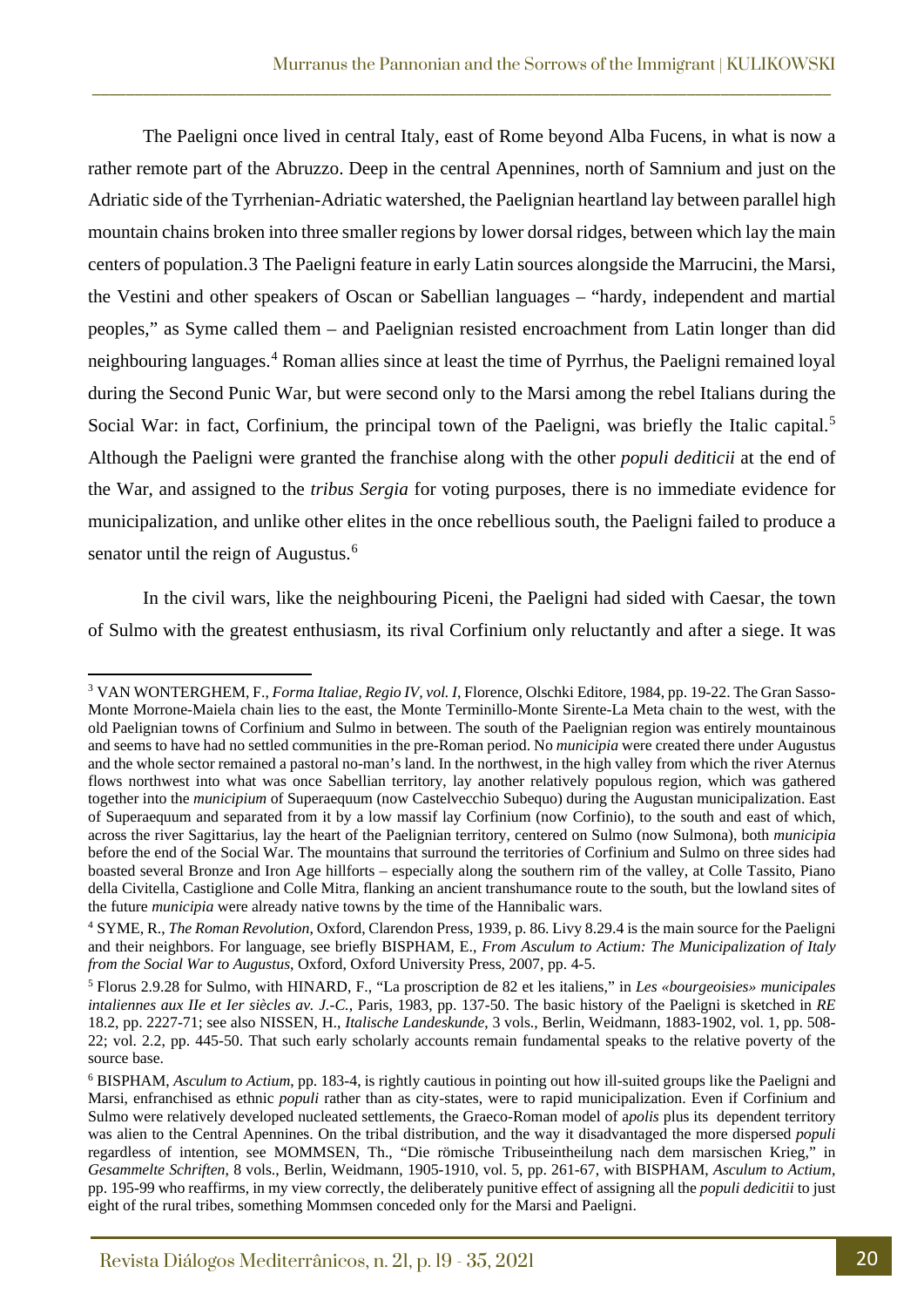only under Augustus that men from the *domi nobiles* of the Central Apennines finally began to enter the senate in numbers and we then find ethnic names like Marsus, Picens, Marrucinus, and Paelignus being used as *cognomina*. [7](#page-2-0) Q. Varius Geminus is documented as *primus omnium Paelignorum senator factus*. [8](#page-2-1) The young P. Ovidius Naso, from Sulmo, could have been the first had he not chosen poetry and celebrity over both senatorial ambition and equestrian *quies*. Throughout the triumviral and early imperial period, Corfinium remained the chief town of the region and was for many years the terminus of the via Valeria. Along with Corfinium and Sulmo, a new *municipium* was founded at Superaequum, probably under Augustus, while the rural *pagi* and *vici* of the late Republican period were all assigned to one or another of the three *municipia*. In Augustus' administrative division of Italy, the Paelignian towns belonged to Regio IV, eventually becoming part of the late Roman province of Samnium.

\_\_\_\_\_\_\_\_\_\_\_\_\_\_\_\_\_\_\_\_\_\_\_\_\_\_\_\_\_\_\_\_\_\_\_\_\_\_\_\_\_\_\_\_\_\_\_\_\_\_\_\_\_\_\_\_\_\_\_\_\_\_\_\_\_\_\_\_\_\_\_\_\_\_\_\_\_\_\_\_\_\_\_\_\_\_\_

In the early empire, the Paelignian lands were a sleepy, moderately prosperous backwater, like the rest of Regio IV. This was in part a function of geography – the high valleys were fertile but remote, land transport notoriously expensive, and waterborne trade impractical. That same topography made impossible the vast *latifundia* of the southern Regiones II and III, which channelled their riches into the Roman metropolis but impoverished the urban landscapes of the south. In some ways, in fact, the Paelignian towns were a laboratory of Italian romanization, their municipal institutions attenuated and locally flavoured versions of the Roman model. <sup>[9](#page-2-2)</sup>Sulmo and Corfinium had *quattuor viri iure dicendo*, *quattuorviri quinquennales*, and *quattuorviri aediles*. Superaequum, a younger foundation, was governed by *duoviri*, and men from the dependent *pagi* held curial office in all three towns. The region shows lively cults of Ceres and Venus and of Isis, while several rural shrines of Hercules are likewise well attested.<sup>[10](#page-2-3)</sup> A large number of women are attested as priestesses, continuing a long regional tradition of women religious going back to an era when the Paelignian dialect of Oscan was still in use.<sup>[11](#page-2-4)</sup> A temple of Rome and Augustus is known at Superaequum, while

<span id="page-2-0"></span><sup>7</sup> WISEMAN, T.P., *New Men in the Roman Senate*, Oxford, Clarendon Press, 1971, remains the essential discussion of how first New Latium and the Sabine country, then Etruria and Campania, and finally the Apennine communities were incorporated into the Roman ruling class. For the Apennine region, see FARNEY, G.D., *Ethnic Identity and Aristocratic Competition in Republican Rome*, Cambridge, Cambridge University Press, 2007, pp. 178-228 and DENCH, E., *From Barbarians to New Men: Greek, Roman and Modern Perceptions of Peoples from the Central Apennines*, Oxford, Oxford University Press, 1995.

<span id="page-2-1"></span><sup>8</sup> Q. Varius Geminus, *primus omnium Paelignorum senator factus* (*ILS* 932) – in part because P. Ovidius Naso, known to us as the poet Ovid, declined to use Augustus' gift of the *latus clavus* to pursue a career in politics rather than in poetry.

<span id="page-2-2"></span><sup>9</sup> See the discussion of DUNCAN-JONES, R., "The social cost of urbanisation," in *Structure and Scale in the Roman Economy*, Cambridge, Cambridge University Press, 1990, pp. 159-73.

<span id="page-2-3"></span><sup>10</sup> VANWONTERGHEM, *Forma Italiae*, p. 96, no. 14a.

<span id="page-2-4"></span><sup>11</sup> See CONWAY, R.S., *The Italic Dialects*, 2 vols., Cambridge, Cambridge University Press, 1897, vol. 1, pp. 233-52. 'Priestess' was *anaceta* or *anceta* in the Paelignian form of Oscan.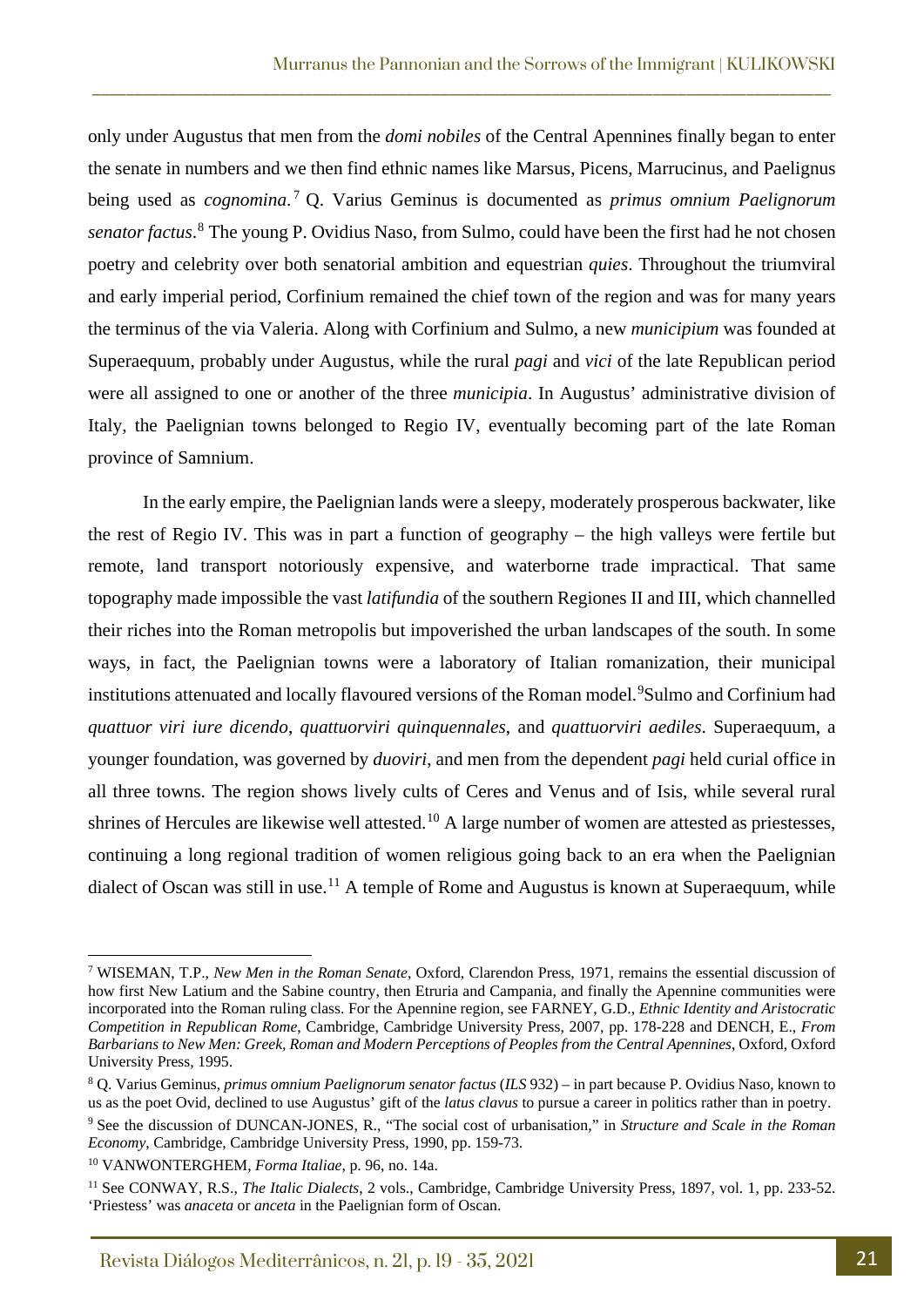Corfinium furnishes one of the rare references to Augustales as an *ordo*. [12](#page-3-0) All three sites were market towns and we know that the auction house at Superaequum was erected bya T. Pompullius Lappa, probably the town's first *eques*. None of this is remarkable. It can be paralleled everywhere in the non-metropolitan regions of Italy, as well as in much of southern Gaul and the urbanized parts of Spain.

\_\_\_\_\_\_\_\_\_\_\_\_\_\_\_\_\_\_\_\_\_\_\_\_\_\_\_\_\_\_\_\_\_\_\_\_\_\_\_\_\_\_\_\_\_\_\_\_\_\_\_\_\_\_\_\_\_\_\_\_\_\_\_\_\_\_\_\_\_\_\_\_\_\_\_\_\_\_\_\_\_\_\_\_\_\_\_

Into this cosy landscape there obtruded, in the course of the third century, a unique and puzzling monument, one that gives us sudden and surprising insight into a singular moment in Roman history. It is a long funerary inscription, discovered in 1926 near the Abruzzese village of Prezza, during works to electrify the rail line from Rome to Anversa degli Abruzzi.<sup>[13](#page-3-1)</sup> The site of the village would, in the Roman era, have belonged to the *pagus Lavernae*, an unincorporated rural territory that fell under the municipal jurisdiction of Sulmo. The inscription, on a limestone block about four feet long and two feet wide, consists of 48 lines of text with perhaps two or three missing from its conclusion. It is addressed to passers-by in the voice of the dead man, a Pannonian named Murranus.

*C [---] Murranus et Decria Secunda et Secundae libera Melusa sibi et suis.*

*Salue, uiator, qui istac iter facis saluo tuo corpore, consiste et lege: iniquitate Orchi, qui perperauit saecula, quod debuerant facere filii patri et matri, fecerunt miseri pater et mater filis dulcissimis suis. Quoniam non potuerunt exorare deos ut [---] suis, neque ipsi retinere potuerunt, neque etiam restituere, hoc quod potuerunt: nomina suorum restituerunt ad superos Primigeni, Seueri, Pudentis, Casti, Lucillae et Potestatis, et miseris derelictis a filis, quoniam sperabant se citius [---]suos, uiui nomina eodem adiecerunt dum malo fato nati et iniqua fortuna qui non potuerunt antecedere suos neque etiam persequi tam cito quam ipsi cupiunt. At nunc,miseri deserti a natis nostris, rogamus deos superos atque inferos, ut liceat nepotulum nostrum Thiasum, qui est nobis derelictus ex Pudente filio inmaturus qualis scintilla quae de igne exierit, memoria nostrorum exsuperet nos, uiuat, ualeat, sint illi quae ipse expetet.*

*Et nunc te rogamus, nepotule noster, per tuorum maiorum misericordiam, ut tu pietati seruias, et hoc sephulcrum tuorum tutaris. Et si quis te rogauerit qui hoc comportauerit dicito: "Auus meus Murranus; nam ipsa miseria docet etiam barbaros scribere misericordias."*

*Et nunc rogo uos omnes natos nascentesque, ut si quid lapsus me praeterit hominem barbarum natu Pannunium, multis ulceribus et malis perturbatum, ignoscatis rogo. At nunc inprecamus deos ut si quis hoc sephulcrum aut hunc titulum laeserit, intulerit, sit illi fortuna mala, et quod meritum sit, hunc titulumque quicumque legerit,* 

<span id="page-3-0"></span><sup>12</sup> Rather than a *corpus*, which they were in legal terms: CIL IX: 3181. See ABRAMENKO, A., *Die munizipale Mittelschicht im kaiserzeitlichen Italien. Zu einem neuen Verständnis von Sevirat und Augustalität*, Frankfurt-am-Main, Peter Lang, 1993, pp. 243-53.

<span id="page-3-1"></span><sup>&</sup>lt;sup>13</sup> Now CIL IX, Suppl. 1, 2: 7164 and EDR 114466. Previously published *Supplementa Italica* 4 (1988), 78-84, nr. 58 = *AE* 1989: 247 (pp. 72-74).These editions are all the work of Marco Buonocore. The *editio princeps* is MANCINI, G., in *Atti del Convegno storico Abruzzese-Molisano* 2, 1935, pp. 449-52.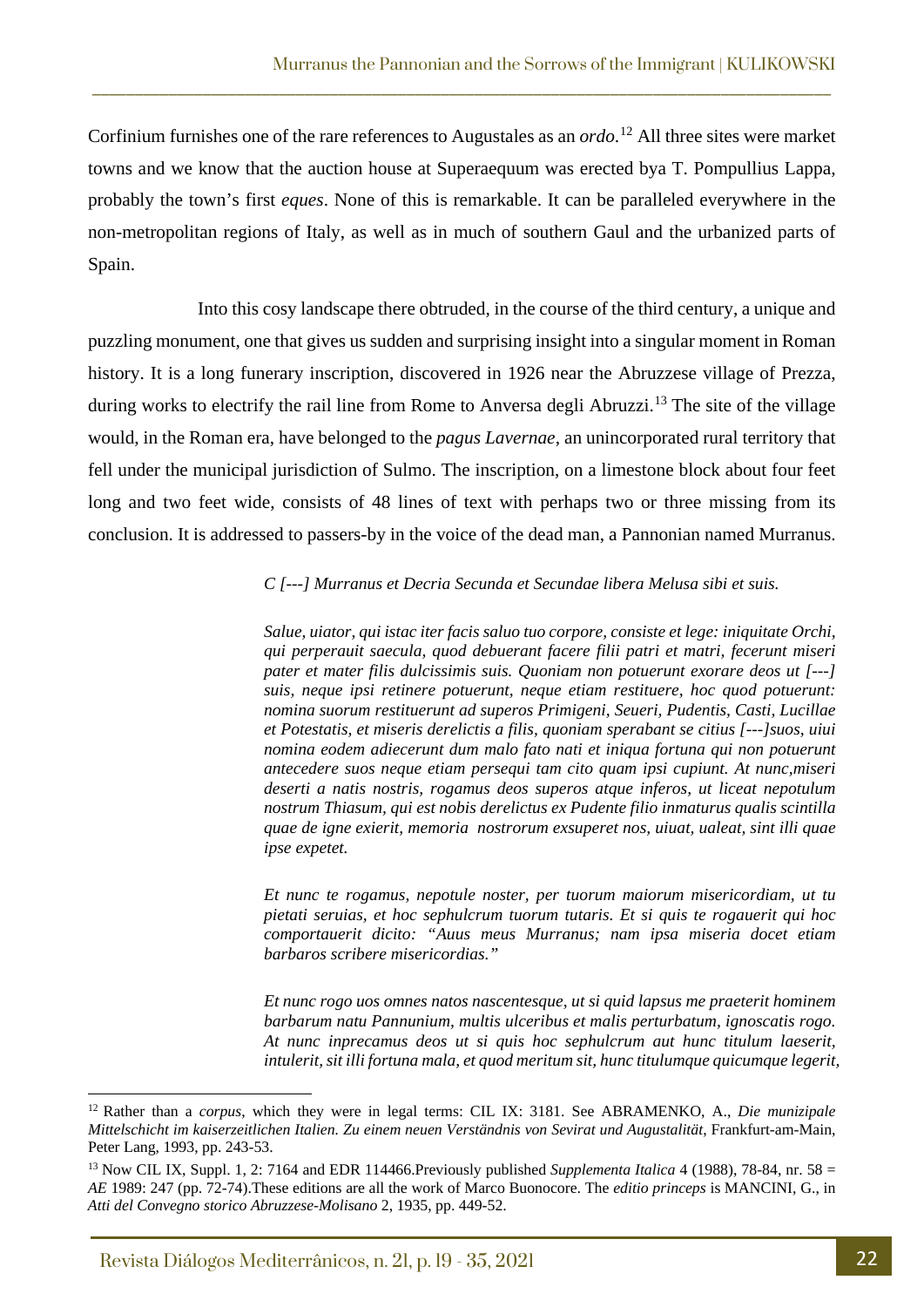\_\_\_\_\_\_\_\_\_\_\_\_\_\_\_\_\_\_\_\_\_\_\_\_\_\_\_\_\_\_\_\_\_\_\_\_\_\_\_\_\_\_\_\_\_\_\_\_\_\_\_\_\_\_\_\_\_\_\_\_\_\_\_\_\_\_\_\_\_\_\_\_\_\_\_\_\_\_\_\_\_\_\_\_\_\_\_

*aut legentem auscultaverit, alleuet illos fortuna superior, et ualeant semper in aeterno quicumque in hoc titulo scripta legerit (scil. verba)quietis: 'sit uobis terra leuis' [---ca. 10---] desperatum qui superant [---ca. 10---] tempore obito, sit [---ca. 15---].*

*C…. Murranus and Decria Secunda, and Melusa, freedwoman of Secunda, for themselves and for their family.*

Greetings, traveller. You who pass this way sound in your body, stand and read: By the iniquity of Orcus, who batters the ages, the duty that children owe to their mother and father, a poor father and mother did for their children, their sweetest ones. Because they were unable to persuade the gods to […]their children, and because they themselves could not preserve them, nor still less restore them, this is what they were able do: they restored to the world of the living their names -- Primigenius, Severus, Pudens, Castus, Lucilla and Potestas. And miserable and deserted by their children, because they hoped that they would rapidly join them, they have now added their names in the same place, still living, but born of an evil fate and an iniquitous fortune, because they could neither predecease their own children nor even follow them on as quickly as they desired. And now, miserable and deserted by our children, we beseech the gods above and below that our little grandson Thiasus, who was left behind for us as a child from our son Pudens, unready as a spark which flies from the fire, may be allowed to survive and to remember us, to live, and to prosper, and to have everything he desires.

And now we ask you, little grandson of ours, by the mercy of your ancestors, that you observe your familial duty and care for this sepulchre of your family. If anyone asks you who built it, say: 'My grandfather Murranus: for sorrow itself teaches even barbarians to write pitiable things'.

And now I ask all you, born and being born, to forgive my tomb if I, a barbarian man, Pannonian by birth, and disturbed by many wounds and ills, have allowed an error to slip through. And now, we call upon the gods that ill fortune and what is proper fall upon anyone who defaces or damages this sepulchre or this inscription, and that an improved fortune lighten those who read this inscription or listen to the one reading it, and that they prosper always and forever whoever should read the words of repose written on this inscription: that the earth may lie lightly upon you, and …..hopeless, those who are still alive….at the time of death, may it be…"

This is not a normal funerary inscription, still less a normal sort of literary text. Though funerary monuments with inscriptions addressing the passerby – sometimes called 'speaking stones' -- were a long-standing genre, they were no longer much in fashion by the middle of the third century, when this example was erected. Even in the early empire, when such texts were more in vogue, they were rare in the central Apennines by comparison with Latium and wealthy Campania, where the style tended to be favoured by freedmen and others of middling rank.<sup>[14](#page-4-0)</sup> Only a couple of other speaking stones of this sort are known from *regio IV*, and only one from the Paeligni, in the *pagus*

<span id="page-4-0"></span><sup>&</sup>lt;sup>14</sup> See CARROLL, M., "'Vox tua nempe mea est'. Dialogues with the Dead in Roman Funerary Commemoration," in *Accordia Research Papers* 11, 2008, pp. 37-80, with the excellent catalogue of speaking stones at pp. 68-80.More limited, but interesting, are the essays in CRINITI, N., ed., *«Lege nunc, Viator...». Vita e morte nei carmina Latina epigraphica della Padania centrale*, Parma, La Pilotta Editrice, 1996.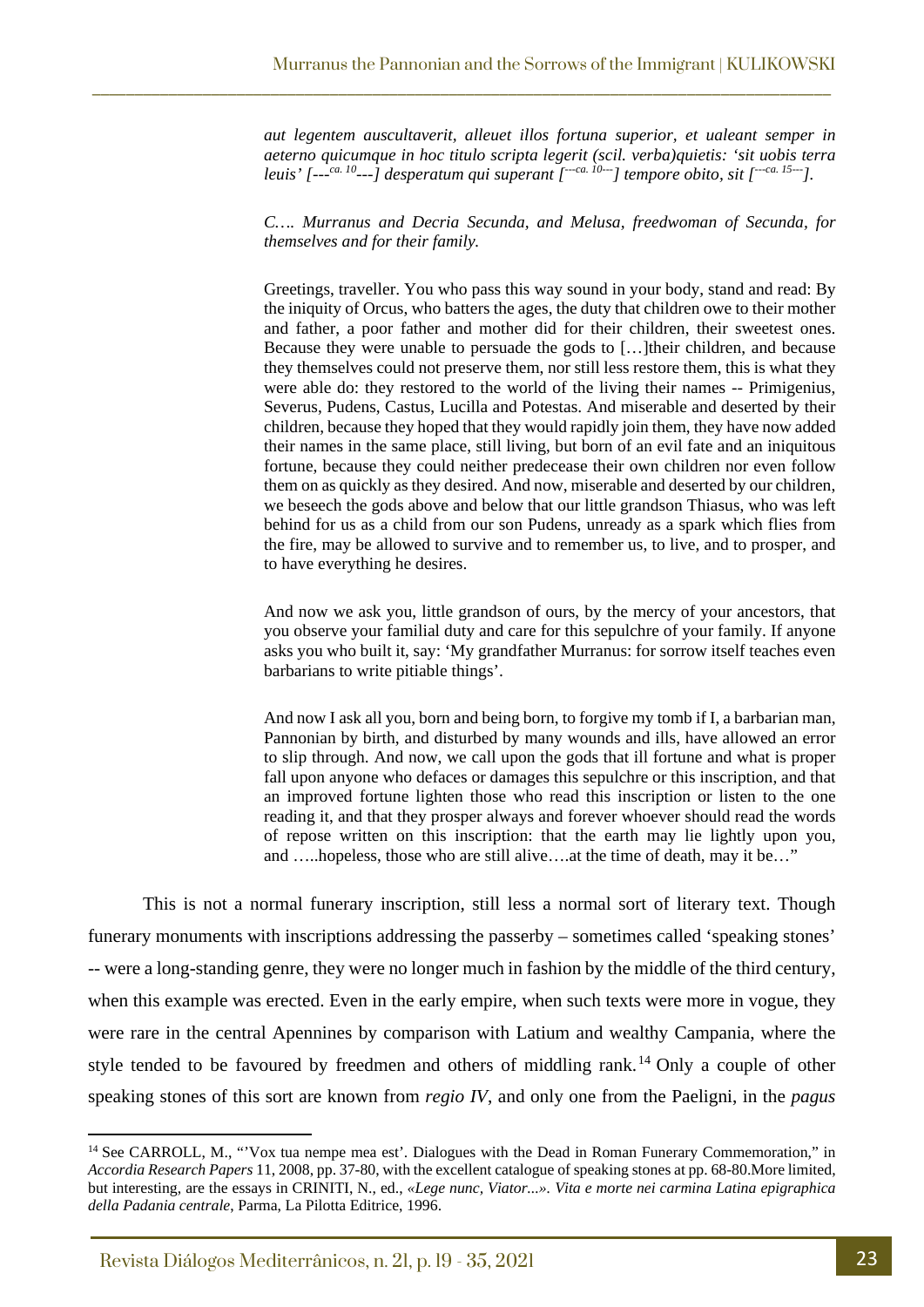Interpromium at the border of Paelignian and Marrucinian territory.<sup>[15](#page-5-0)</sup>But while our example strives for both literary and emotional impact, both are undermined by weak Latinity and labored, repetitive conceits. So who was this self-styled barbarian and what can his odd self-presentation tell us?

\_\_\_\_\_\_\_\_\_\_\_\_\_\_\_\_\_\_\_\_\_\_\_\_\_\_\_\_\_\_\_\_\_\_\_\_\_\_\_\_\_\_\_\_\_\_\_\_\_\_\_\_\_\_\_\_\_\_\_\_\_\_\_\_\_\_\_\_\_\_\_\_\_\_\_\_\_\_\_\_\_\_\_\_\_\_\_

Murranus writes in the name of himself, his wife Decria Secunda, and Decria's freedwoman Melusa. Murranus' *praenomen* is uncertain: although one editor prints a 'C' at the start of the inscription (hence perhaps Gaius), it is not visible in any published photographs.[16](#page-5-1) Murranus itself is not a common name, and while it is probably his *nomen gentilicium* -- an old and rare *nomen* Murranius is found in Cisalpine Gaul -- it might possibly be a *cognomen*. Both Murranius and Murranus are linguistically Celtic, and names with the root form in Murr- are known throughout the great arc of territory from Slovenia to Britain to northern Spain, in which Celtic onomastics are commonplace.[17](#page-5-2) The Pannonian origin that Murranus discloses is thus perfectly consistent with his nomenclature.

Decria Secunda, by contrast, is a local. <sup>[18](#page-5-3)</sup>As early as ca. 125 BC we find a Paelignian inscription of a Pacius Decrius.<sup>[19](#page-5-4)</sup> In the imperial period, there was a C. Decrius Rufus at nearby Corfinium and a C. Decrius Crispus at Aesernia, just outside Paelignian territory, from a perhaps related branch of the family belonging to the *tribus Tromentina*, which was common in Samnium. Our Decria's branch of the family had done well and produced good soldiers. Early in the second century, a L. Decrius Longinus had an impressive career as *praefectus fabrum* and *primus pilus*, serving in no fewer than three legions, before crowning his cursus as *praefectus castrorum* of Legio IX Hispana. We learn this from an inscription put up by his son, L. Decrius Iulianus, who went by the nickname Numisianus, and was serving as a *princeps* (which is to say, a member of one of the

<span id="page-5-0"></span><sup>&</sup>lt;sup>15</sup> CIL IX: 3071 = 7086, from the pagus Interpromium, previously known only from antiquarian transcription and now rediscovered in Torre dei Passeri, is perhaps a generation or so older than the Murranus stone. CIL IX: 3122; 3193, which also appear in CARROLL, "*Vox tua*," are simply tombstones that ask the reader to read the name of the deceased. See for comparison a newly published *siste viator* inscription from Samnium: CIL IX: 6888 and another from Peltuinum Vesitnum: CIL IX: 7566.

<span id="page-5-1"></span><sup>&</sup>lt;sup>16</sup> I intend to publish a complete commentary on the inscription after examining it in situ, so the text I print here, along with any conclusions, is provisional.

<span id="page-5-2"></span><sup>&</sup>lt;sup>17</sup> For Roman naming practices in general, SCHULZE, W., in *RE* 16.2, pp. 1611-70 is fundamental. In Italy, Murranus is a *nomen*, most frequently found among freedmen in the early empire: see EDR 005350; 072026; 077188; 123809; 124618; 130233; 148442; 169995. EDR 085122; 124433 may or may not refer to freedmen. There is of course also the Latin king Murranus of *Aeneid* 12. 528ff. For Murranius see CIL 5: 541; 5: 8125,8. CIL 5: 5586 = *AE* 1999: 751 might be either a Murranus or a Murranius. For the root form see HOLDER, A., *Alt-celtischer Sprachschatz*, 3 vols, Leipzig, Teubner, 1896-1913, col. 658.

<span id="page-5-3"></span><sup>&</sup>lt;sup>18</sup> She will have been the second daughter of a local Decrius. CHASE, G.D., "The Origin of Roman Praenomina," in *Harvard Studies in Classical Philology*8, 1897, pp. 103-84 at pp. 168-74, had already established that ordinal *praenomina* retained their function of denoting birth order for women (even though they followed the *gentilicium*), whereas they had lost that function for men by republican times.

<span id="page-5-4"></span><sup>19</sup> CRAWFORD, M., et al., *Imagines Italicae. A Corpus of Italic Inscriptions*, 3 vols, London, Institute of Classical Studies, 2011, vol. 1, pp. 321-2.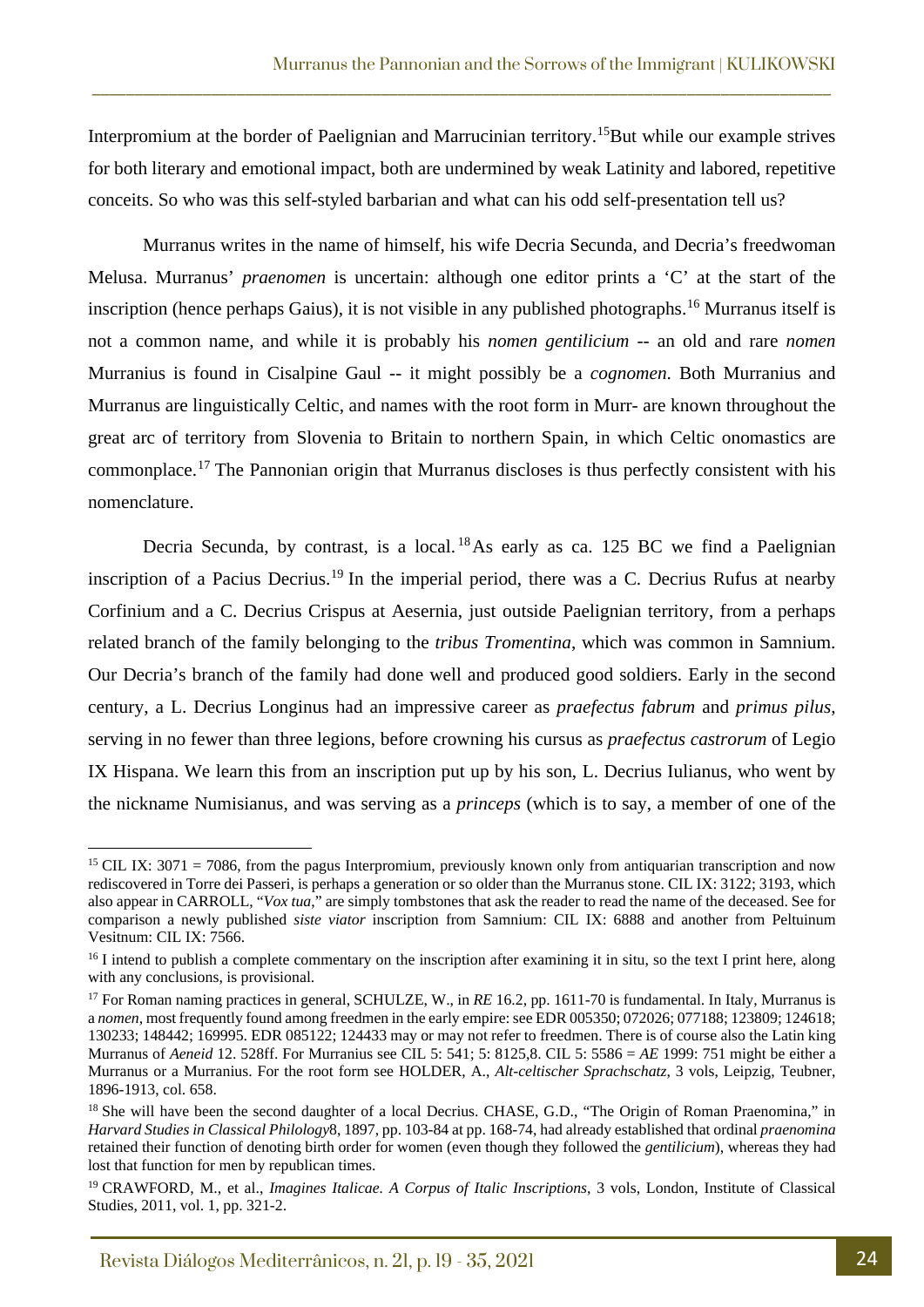middle centuries of his cohort) in the Legio XI. That father and son haled from the Paelignian Decrii is shown by their Sergian tribe.<sup>[20](#page-6-0)</sup> In light of the distinguished careers of these second-century Decrii, it seems likely that the gallant Decrius of Tacitus' *Annals* -- leading his cohort out of its fort by the river Pagydas in Africa to confront Tacfarinas' men and dying in action with an arrow in his eye – likewise belonged to the Corfinium branch of the family.<sup>[21](#page-6-1)</sup>

\_\_\_\_\_\_\_\_\_\_\_\_\_\_\_\_\_\_\_\_\_\_\_\_\_\_\_\_\_\_\_\_\_\_\_\_\_\_\_\_\_\_\_\_\_\_\_\_\_\_\_\_\_\_\_\_\_\_\_\_\_\_\_\_\_\_\_\_\_\_\_\_\_\_\_\_\_\_\_\_\_\_\_\_\_\_\_

Melusa's name is elusive, the sort of generic single name often held by former slaves. It is probably originally Greek. Though the personal name *Mellousa* or *Melousa* is rare, a freedwoman named Baebia Mellusa is known from Canusium.<sup>[22](#page-6-2)</sup> Given her prominence at the beginning of the inscription, alongside Murranus and Decria, Melusa may have been a slave *nutrix* freed in later life. Regardless, she does not reappear in the text, which carries on from the perspective of the parents.

The inscription begins with a greeting to the passing traveler (*Salue, uiator*), asking him to stop and read the inscribed words (*consiste et lege*) since the traveler, unlike the speaker, is alive and well (*saluo tuo corpore*). In other words, like most of the extant speaking stones this one was meant to function as a kind of *memento mori*. [23](#page-6-3) As one might expect in the marking of a premature death, we are here introduced to the "injustice of Orchus" (*iniquitate Orchi*), who either deforms the course of time, batters and beats down the ages, or hastens the centuries along (*perperauit saecula*). The uncertain meaning is a function of the linguistic ambiguity. The aspirated form Orchus for the more correct Orcus is not unusual, but *perperauit* is bizarre, either a unique form related to the adverb *perperam* (mistakenly, amiss), a peculiar spelling of *uerberare*, or simply a mistake for *properare*. [24](#page-6-4) This opening sentence thus reveals the promise and the limitations of Murranus' text. He has tried to

<span id="page-6-0"></span><sup>&</sup>lt;sup>20</sup> The L. Decrius Abascantus of CIL VI:  $200 = ILS$  6049 (dedication to Vespasian, and see also his epitaph CIL VI: 16795) belongs to the *tribus Succusana*, so is not a relative, nor is the Julio-Claudian P. Decrius Prothymus of CIL VI: 5097. There is no way of knowing if the Decria Vitalis of CIL VI: 24461/2) is a relation.

<span id="page-6-1"></span><sup>21</sup> Tacitus, *Ann*. 3.20: *Praeerat castello Decrius impiger manu, exercitus militia et illam obsidionem flagitii ratus. Is, cohortatus milites, ut copiam pugnae in aperto faceret aciem pro castris instruit. Primoque impetu pulsa cohorte promptus inter tela occursat fugientibus, increpat signiferos quod inconditis aut desertoribus miles Romanus terga daret; simul excepta vulnera et, quamquam transfosso oculo, adversum os in hostem intendit neque proelium omisit donec desertus suis caderet*.

<span id="page-6-2"></span><sup>22</sup> Baebia Mellusa is CIL IX: 363. A search of the *Lexicon of Greek Personal Names* [\(http://www.lgpn.ox.ac.uk,](http://www.lgpn.ox.ac.uk/) retrieved 5 February 2020) shows only one other occurence of a Mellousa, Melousa or Melusa.

<span id="page-6-3"></span><sup>23</sup> See CARROLL, "*Vox tua*"*.*

<span id="page-6-4"></span><sup>&</sup>lt;sup>24</sup> The aspirated 'c' in Orchus might as easily be a stone-cutter's error as the author's. See MACKAUER, W., in *RE*18, pp. 908-28 for distribution of aspirated vs. unaspirated spellings.For *perperavit*, Mancini read *perdiravit*, which is both meaningless and not what one sees on the stone. Buonocore prints *perperavit* and takes it for a *hapax* related to the adverb *perperam* (mistakenly, amiss) and thus meaning 'make something go wrong' and to the Italian word *sperperare* (to squander or fritter away). But it may be a stonecutter's error for *verberare*, to batter or strike (cf. Jerome, *Comm. in Ezech*. 8.27: *saeculi...verberantur*; ibid. 11.39: *saeculi…verberantur* and *verberanti saeculis*); or it is perhaps best read as mistake for *properavit* (hasten), with its Silver Age parallels in Sen., *Troades* 386ff.: *Quo bis sena volant sidera turbine, /quo cursu properat volvere saecula / astrorum dominus, quo properat modo / obliquis hecate currere flexibus* (cf. also Auson., *Parent*. 26.5-6; Claud., *In Eutrop*. 2.40ff.)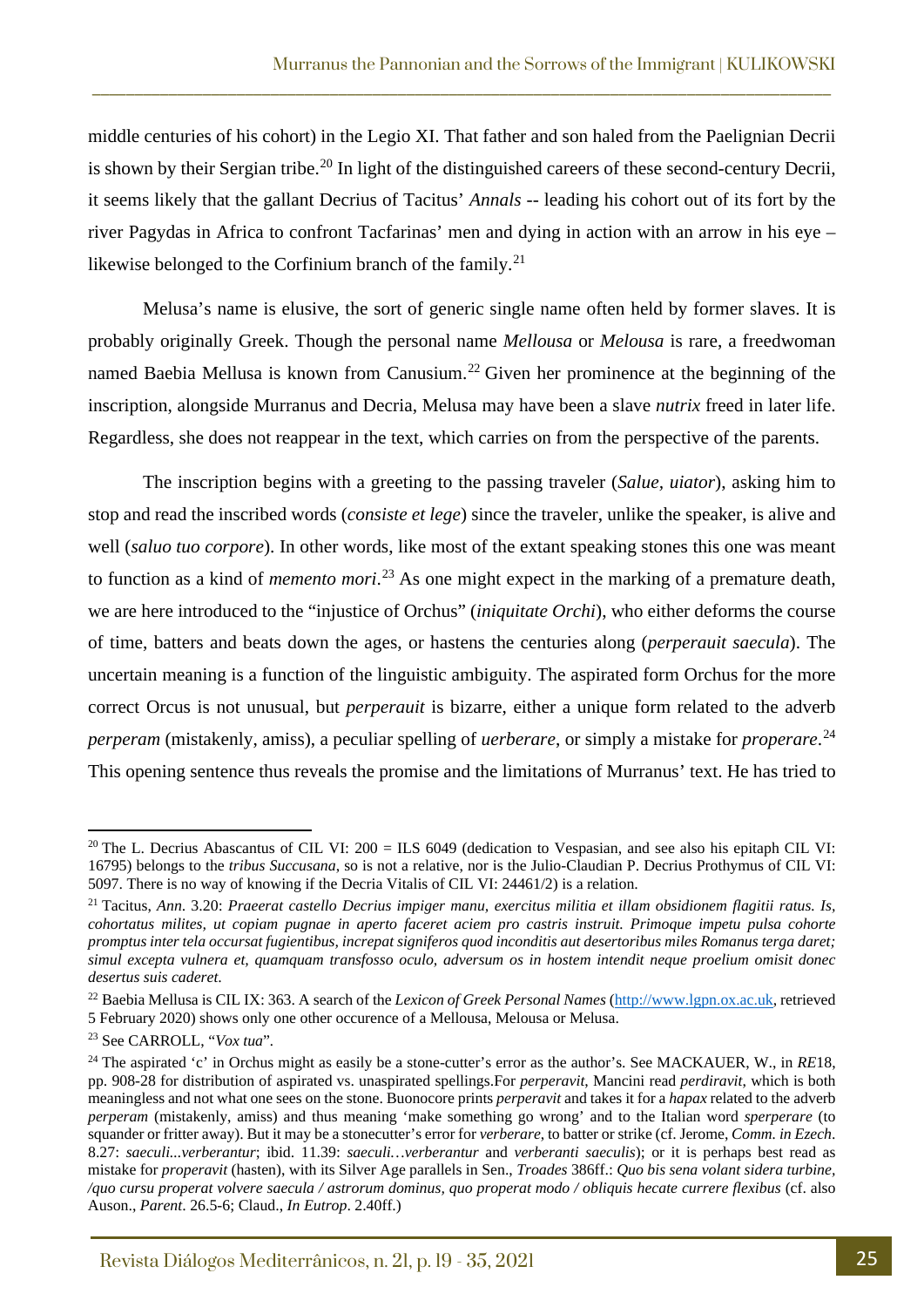create a monument of a known type, but an archaic one with a long pedigree, and he strives for poetic effect. In Latin, Orcus can serve either as synecdoche for the underworld as a place, as an alternative name for Pluto, judge of human souls, or, finally, as a hostile demon who drives men to their graves.<sup>[25](#page-7-0)</sup> We can see Murranus playing with the latter two images, Orcus the judge, who deforms or renders mistaken the judgements of time (the *perperam* reading), and Orcus the demon who assaults and batters it (the *uerberare* reading; *properauit* would fit either version). The imagery is not unsophisticated, but the Latin is so odd that we question what is intentional and what might simply be error.

\_\_\_\_\_\_\_\_\_\_\_\_\_\_\_\_\_\_\_\_\_\_\_\_\_\_\_\_\_\_\_\_\_\_\_\_\_\_\_\_\_\_\_\_\_\_\_\_\_\_\_\_\_\_\_\_\_\_\_\_\_\_\_\_\_\_\_\_\_\_\_\_\_\_\_\_\_\_\_\_\_\_\_\_\_\_\_

That same uncertainty pervades the entire text. The rest of the first sentence is relatively straightforward -- the unhappy mother and father must do for their beloved children what children would normally do for their parents, i.e., bury them.<sup>[26](#page-7-1)</sup> But what follows is a jumble of clauses that tax the reader's understanding: Although they were unable to pray to the gods to save their children (one must restore a verb like *parcere* in the lacuna)... and although they were still less able to keep their children alive...and were unable to resurrect them...this one thing they could do...restore their names to those still living. The rhythm of the *quoniam*...*neque*...*neque* structure is caught up short with *hoc quod*; as with the triple repetition of *potuerunt* and double repetition of *restituerunt*, the sense is apparent, but the copiousness of language unnecessary. One feels Murranus' striving for the artistic, trying to convey the weight of his grief by the weight of his verbiage, the repetition aiming for the sonorous, the *hoc quod* forcing a momentary pause for contemplation; it is as if he thought prose would become verse through the application of fine sentiment.<sup>[27](#page-7-2)</sup>

The names of the dead children are revealing in their very non-descriptness. The first-born son would naturally enough be named Primigenius. Severus, Pudens, Castus: traditional, even conventional, virtues. Potestas is somewhat strange, but Lucilla is a good Antonine woman's name. Bizarre collections of names – geographical pairs, or Greek and Latin synonyms like Lupus/Lykos - -are well-attested in the Antonine and Severan periods, but the names of Murranus' children are a random miscellany united only in being unimpeachably Latin rather than Pannonian or Celtic.<sup>28</sup>By

<span id="page-7-0"></span><sup>25</sup> Servius on Verg., *Georg*. 1.277 is the locus classicus for Orcus as judge of souls.

<span id="page-7-1"></span><sup>26</sup> The theme of untimely death is well-discussed in CUMONT, F., *After Life in Roman Paganism*, New Haven, Yale University Press, 1922, pp. 128-47.

<span id="page-7-2"></span><sup>27</sup> One can therefore sympathize withthose. e.g., BUONOCORE, *Supplementa Italica*, p. 83, who have looked for poetic metre in the inscription. But there is none.

<span id="page-7-3"></span><sup>28</sup> See in particular SOLIN, H., *Namenpaare: Eine Studie zur römischen Namengebung*, Helsinki, Societas Scientiarum Fennica, 1990, pp. 55-57, for the the bizarre geographical names (Rhenus, Danuvius, Euphrates) of CIL 10.2872, and ibid. 61-63 for assigning Latin/Greek synonyms in sequence, e.g. Lupus and Lycos, or Didymus and Geminus. Because Solin confines his comprehensive coverage to CIL VI, the city of Rome, with its unparalleled onomastic richness, he also harvests a disproportionately large number of servile or libertine names, as would be expected. There is, however, no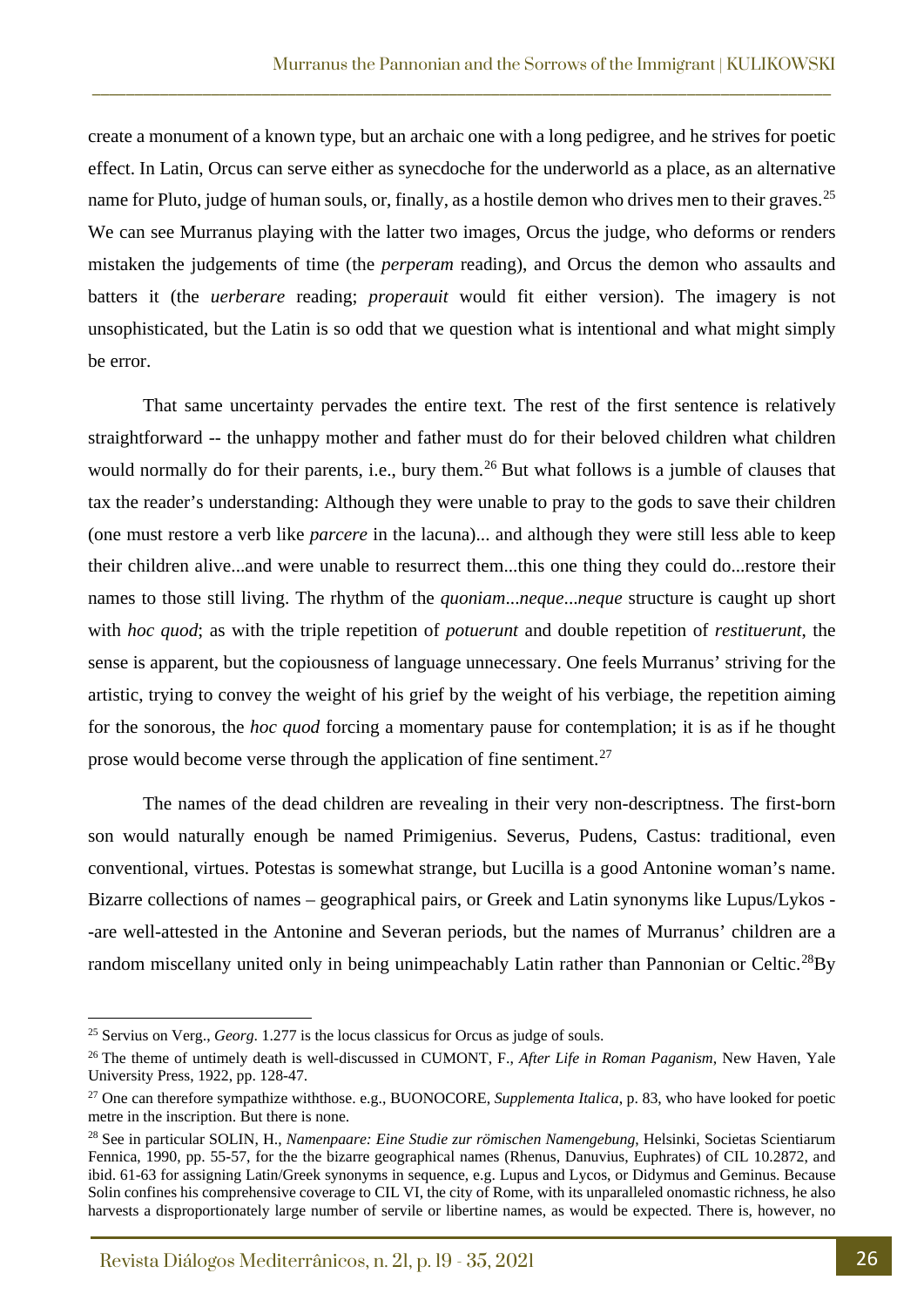contrast, the grandson Thiasus has a very rare name, obviously Greek, almost a hapax in Latin. One wonders whether the boy's father Pudens was repudiating the ostentatious conservatism with which his own father Murranus had named his children: a *thiasos* is the leader of a Bacchic dance, which brings joyful abandon and more frightening ecstacy.<sup>[29](#page-8-0)</sup> In three generations, the family's nomenclature went from rustic provincial to normative metropolitan to mannerist and *recherché*.

\_\_\_\_\_\_\_\_\_\_\_\_\_\_\_\_\_\_\_\_\_\_\_\_\_\_\_\_\_\_\_\_\_\_\_\_\_\_\_\_\_\_\_\_\_\_\_\_\_\_\_\_\_\_\_\_\_\_\_\_\_\_\_\_\_\_\_\_\_\_\_\_\_\_\_\_\_\_\_\_\_\_\_\_\_\_\_

Or perhaps not so much rustic as barbarous, for so the man himself tells us.The words the inscription puts in the mouth of Thiasus seem unambiguous: *Et si quis te rogaverit qui hoc comportaverit dicito: "Avus meus Murranus, nam ipsa miseria docet etiam barbaros scribere misericordias." Et nunc rogo uos omnes natos nascentesque, ut si quid lapsus me praeterit hominem barbarum natu Pannunium, multis ulceribus et malis perturbatum, ignoscatis rogo*. Wretchedness teaches the barbarian mercy, Murranus tells us, and follows up with a conventional humility topos. Here again there is Murranus' effortful sonority, the *ipsa miseria* with *misericordias*, the *natos nascentesque*. But it is the ventriloquized self-identification as a barbarian, not once but twice, that is unprecedented in Latin literature. Or almost so. Ovid, of course, says *barbarus hic ego sum*, but his words are bitter irony, shouted from his exile in far off Pontus.<sup>[30](#page-8-1)</sup>Though there is no direct quotation, the fact that Ovid came from Paelignian Sulmo makes Murranus' allusion here as certain as such things can be. Unlike the poet, Murranus was not a native of the region, and by juxtaposing *barbarus* with *natu Pannonius*, he equates his ethnic or regional origin to barbarism – a barbarism that he escaped when taught the civilized virtue of mercy by his sorrows. In the fourth-century empire, Pannonians were a by-word for rustic stupidity. Ammianus Marcellinus mocks the emperor Valens as a *Pannonius degener* and delights in the Chalcedonians taunting him as a Sabaiarius, a drinker of *sabaia*, cheap Pannonian barley beer.<sup>[31](#page-8-2)</sup>But that was after the third-century crisis had fundamentally remade the basic social and institutional structures of empire, and after *barbarus* had come primarily to mean someone from outside the imperial frontiers.<sup>32</sup>Murranus' empire was very different, and whatever else Murranus is telling us, he is saying that he was born a non-citizen *peregrinus* in Pannonia, where the franchise was very rare prior to the *Constitutio Antoniniana*. And after a life of afflictions, he died a Roman citizen.

reason to doubt that onomastic habits learnt in the generation of emancipation were not carried on into the first generation (at least) thereafter.

<span id="page-8-0"></span><sup>29</sup> DODDS, E.R., *The Greeks and the Irrational*, Berkeley, University of California Press, 1951, pp. 76-78, remains a perceptive reading of this appeal: "join the *thíasos* and you will be happy today."

<span id="page-8-1"></span><sup>30</sup> *Trist*. 5.10.37.

<span id="page-8-2"></span><sup>31</sup> Amm. Marc. 26.8.2.

<span id="page-8-3"></span><sup>32</sup> KULIKOWSKI, M., *The Triumph of Empire: The Roman World from Hadrian to Constantine*, Cambridge, MA, Harvard University Press, 2016.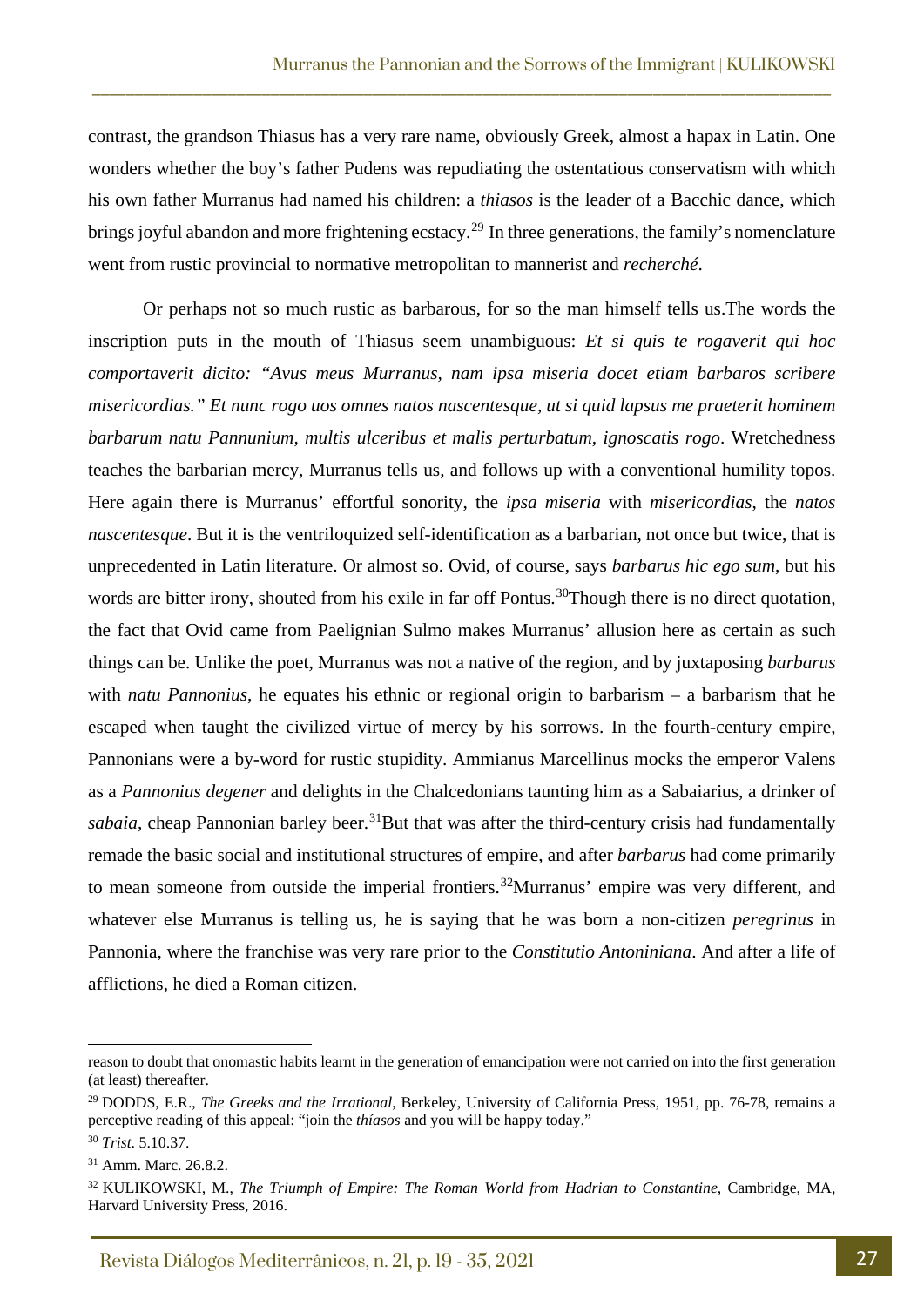The final portion of the inscription, before it becomes too damaged and fragmentary to read, has the same literary and linguistic characteristics as the beginning. First there is the conventional: the imprecation against those who would damage the tomb or its inscription, and pious hopes that those who read the inscription, or have it read to them, will prosper in eternity. The juxtaposition of those who might read the text and those who would have it read to them is unusual (one should understand *ausculta<ve>rit* for the stone's *auscultarit*).<sup>[33](#page-9-0)</sup> It certainly tells us something about expectations of literacy in the region and period, and has received considerable scholarly comment in that respect: it is the only example of a speaking stone that explicitly addresses not just readers but listeners.<sup>[34](#page-9-1)</sup>As we shall see, it can also contribute to how we understand the life of Murranus more broadly. The syntax in this final section is badly tangled and it is not altogether clear how we are meant to get from the "words of repose" to the conventional *sit vobis terra levis*. The phrase *in hoc titulo scripta legerit quietis* is particularly puzzling. One must clearly supply *verba* with the *scripta*, but whether this represents a stonecutter's error, an authorial error, or an authorial attempt at poetic flourish is unclear. Likewise puzzling is why the text goes on so long after the *sit vobis terra levis*, the phrase that would normally conclude a funerary inscription of this sort. Enough is more or less legible – *desperatum, tempore obito* – to infer that this would have been a further lamentation over the unkindness of fate, and perhaps a further exhortation to the living to pay attention. If so, it has the same kind of reach exceeding grasp as much of the rest of the text: the attempted solemnity and grandeur undermined by the shaky execution, the assertion of an archaizing but normative cultural expression, yet one betrayed by the anomalous deployment of old conventions.

\_\_\_\_\_\_\_\_\_\_\_\_\_\_\_\_\_\_\_\_\_\_\_\_\_\_\_\_\_\_\_\_\_\_\_\_\_\_\_\_\_\_\_\_\_\_\_\_\_\_\_\_\_\_\_\_\_\_\_\_\_\_\_\_\_\_\_\_\_\_\_\_\_\_\_\_\_\_\_\_\_\_\_\_\_\_\_

We might make sense of all of this internal evidence if it were possible to discover just how it was that Murranus became a Roman and ceased to be a Pannonian *barbarus*. It is unlikely to have been as a result of Caracalla's edict of 212. If the damaged first letter of the inscription really is a 'C', then his *praenomen* was not Marcus, and if Murranus is taken as a *nomen gentilicium*, then he was not an Aurelius. Either of those things would entirely rule out the possibility of his enfranchisement by that path. However, if Murranus is a *cognomen*, as it is sometimes treated, then there are enough missing letters at the start of the inscription to accommodate the AVR abbreviation for Aurelius.<sup>[35](#page-9-2)</sup> All the same**,** the balance of the evidence is heavily against Murranus' having become a citizen in 212. Nor is there much to be said for the possibility that he had been an auxiliary recruit who received

<span id="page-9-0"></span><sup>&</sup>lt;sup>33</sup> BUONOCORE has published the inscription with both readings.

<span id="page-9-1"></span><sup>&</sup>lt;sup>34</sup> In general, CARROLL, "*Vox tua*," pp. 40-46, but it is cited in epigraphic handbooks precisely for this rare locution, e.g. COOLEY, A., *The Cambridge Manual of Epigraphy*, Cambridge, Cambridge University Press, 2012, p. 309, which wrongly locates the stone in the Alps rather than the Apennines.

<span id="page-9-2"></span><sup>35</sup> *AE* treats all occurrences of Murranius as *nomina*, all of Murranus as *cognomina*, but that is too rigid a distinction.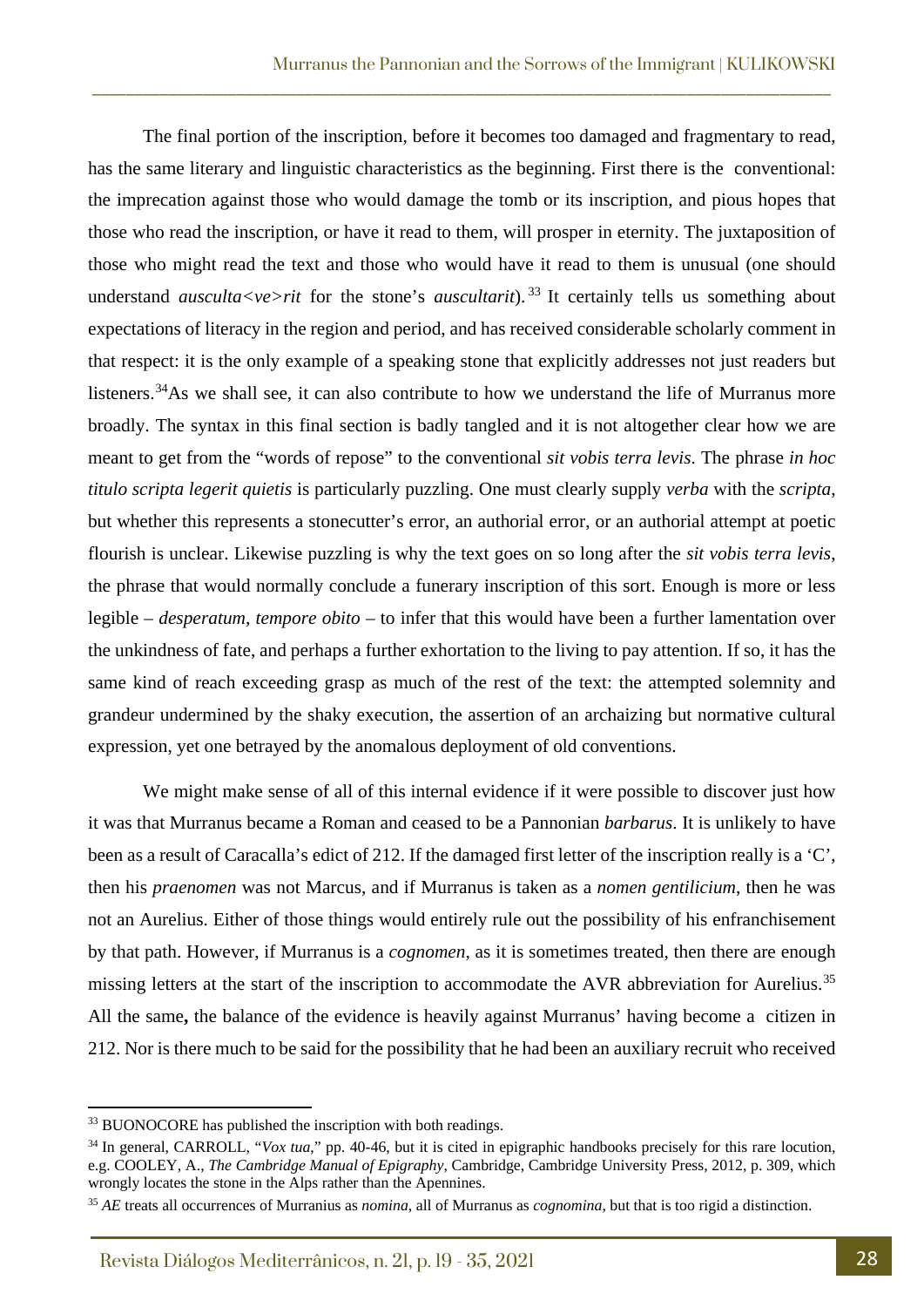the franchise upon discharge. There is not the slightest hint of a military career in the inscription, which is almost exaggeratedly civilian in its affect. That leaves a third and final possibility: that Murranus' parents were both Pannonian *peregrini*, and that his father was recruited not as an auxiliary but as a legionary who received the citizenship upon enlistment.<sup>[36](#page-10-0)</sup> Murranus had already been born at that point, as a legitimate child according to *ius gentium*, but not according *ius civile*. With Severus' relaxation of the barriers to the marriage of soldiers, there would have been no impediment to the continuation of his parents' peregrine marriage. And upon discharge, his citizen father would have received the *ius conubii cum peregrinis*, thereby enfranchising his legitimate child.<sup>[37](#page-10-1)</sup>

\_\_\_\_\_\_\_\_\_\_\_\_\_\_\_\_\_\_\_\_\_\_\_\_\_\_\_\_\_\_\_\_\_\_\_\_\_\_\_\_\_\_\_\_\_\_\_\_\_\_\_\_\_\_\_\_\_\_\_\_\_\_\_\_\_\_\_\_\_\_\_\_\_\_\_\_\_\_\_\_\_\_\_\_\_\_\_

In that scenario, the fact that Murranus wound up in Italy, married to a Decria from a decent bourgeois family with a tradition of military service, has just one obvious explanation: his father was recruited into one of the three *legions Parthicae* that Septimius Severus ostensibly raised to fight a Parthian war and that were actually meant to confront his rival Pescennius Niger.<sup>[38](#page-10-2)</sup> There is some controversy over the precise date at which these legions were constituted: Severus ordered a *dilectus* or levy in 193 after he had marched on Rome and these Italian recruits may have formed the core of one or all three of the Parthian legions. Recruitment continued in Pannonia, Moesia and Thrace as the emperor marched east against Niger in 193, while vexillations from existing Pannonian and Moesian legions were probably used as core units around whom *tirones* could be trained.[39A](#page-10-3)ll three *legiones Parthicae* saw action in Severus' first, abortive Parthian war, and the II Parthica accompanied him on his march against his British rival Clodius Albinus. Having fought at the bloody battle of Lugdunum, and perhaps though not certainly in the second Parthian war, the II Parthica took up

<span id="page-10-0"></span><sup>&</sup>lt;sup>36</sup> Unlike auxiliaries, who received the citizenship upon discharge, volunteer *peregrini* recruited directly into the legions won the citizenship at once: MOMMSEN, Th., *Römisches Staatsrecht*, 3<sup>rd</sup> ed., 5 vols., Leipzig, Herzel, 1887, vol. 3, pp. 740-1; HIRSCHFELD, O., *Die kaiserlichen Verwaltungsbeamten bis auf Diocletian*, Berlin, Weidmann, 1905, pp. 345- 46; KROHMAYER, J. and VEITH, G., *Heerwesen und Kriegführung der Griechen und Römer*, Munich, Beck, 1928, pp. 479-81; PARKER, H.M.D., *The Roman Legions*, Oxford, Clarendon Press, 1928, pp, 169-72;FORNI, G., *Il Reclutamento delle legioni*, Milan, Fratelli Bocca, 1953, pp. 105-7; SHERWIN-WHITE, A.N., *The Roman Citizenship*, 2nd ed., Oxford, Clarendon Press, 1971, pp. 321-22. For the majority of recruits being volunteers, see*Dig.* XLIX.16.4, Arrius Menander).

<span id="page-10-1"></span><sup>37</sup> TREGGIARI, S. *Roman Marriage.* Iusti Coniuges *from the time of Cicero to the Time of Ulpian*, Oxford, Clarendon, 1991, pp. 43-51; KASER, M., *Das römische Privatrecht*, 2 vols., Munich, Beck, 1955, vol. 1, pp. 241-44. Note that, *pace* the otherwise excellent HAYNES, I. *Blood of the Provinces: The Roman* Auxilia *and the Making of Provincial Society from Augustus to the Severans*, Oxford, Oxford University Press, 2013, pp. 89-91, a diploma of AD 206, newly published in 2011 (see ECK, W.,"Septimius Severus und die Soldaten. Das Problem der Soldatenehe und ein neues Auxiliardiplom," in *in omnis historia curiosus. Studien zur Geschichte von der Antike bis zur Neuzeit. Festschrift für Helmuth Schneider zum 65. Geburtstag*, Wiesbaden, Harrassowitz Verlag, 2011, pp. 63-77), does not invalidate the well-grounded assumption that Severus allowed soldiers to marry: a grant of *conubium cum peregrinis* was still necessary to render legal in the *ius civile* the marriage of a citizen to a *peregrina femina*. The 206 diploma merely proves for the first time that this remained true for auxiliaries as well for praetorian guardsmen, *equites singulares*, and *classici*. That had already been in ferred by analogy (correctly, we now see) in the best discussion of the subject, CAMPBELL, B., "The Marriage of Soldiers under the Empire," in *Journal of Roman Studies* 68, 1978, pp. 153-66 at p. 164.

<span id="page-10-2"></span><sup>38</sup> BIRLEY, A.R., *Septimius Severus: The African Emperor*, 2nd ed., New Haven, Yale University Press, 1988, p. 107; FORNI, *Reclutamento*, pp. 97-99.

<span id="page-10-3"></span> $39$  We know the career of one such man in considerable detail: CIL VI: 2579.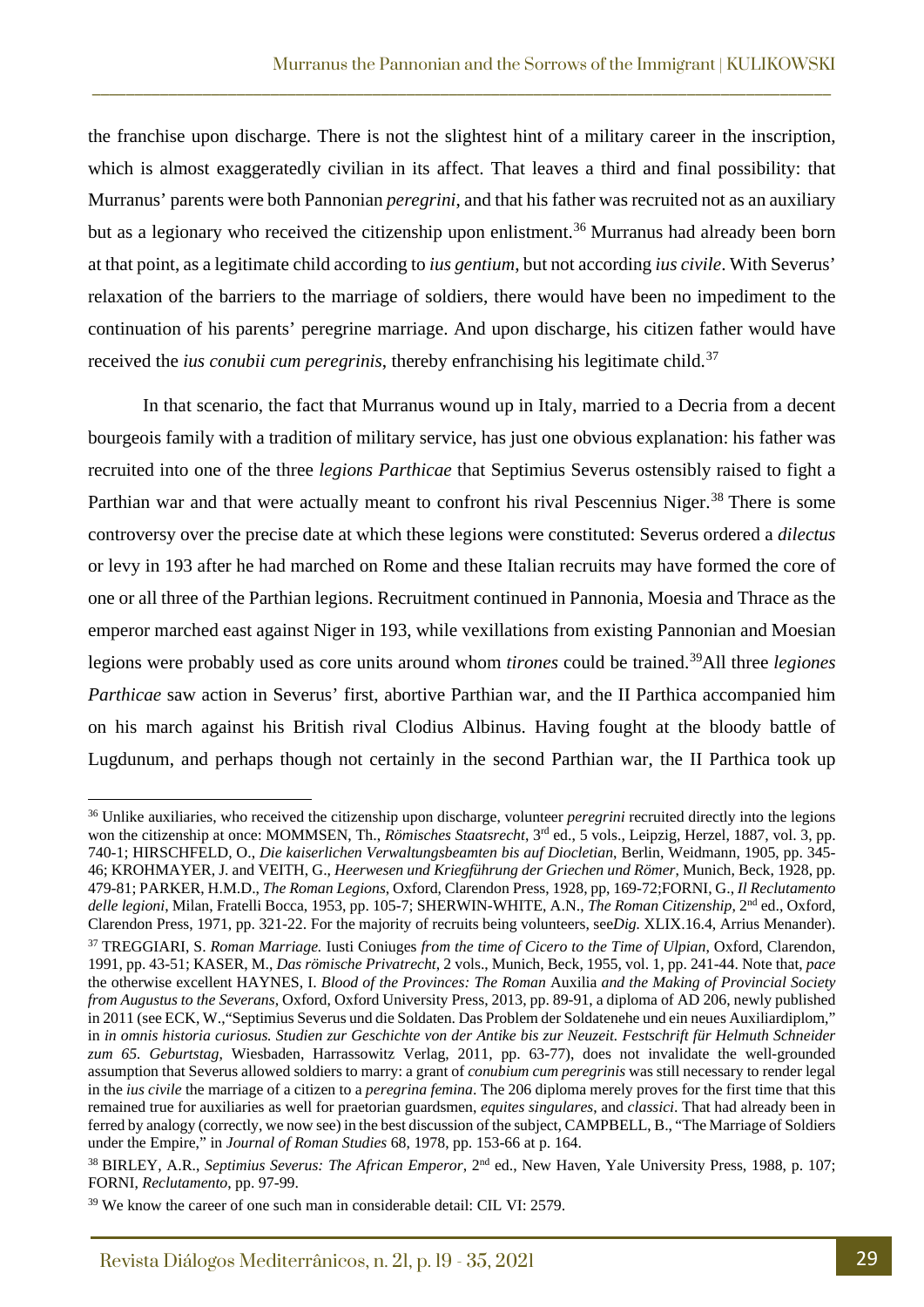residence, in 202 at the latest, at what would become its permanent base, Castra Albanum just thirteen miles south of Rome. The site had been part of a large villa constructed by Domitian at the end of the first century, at the highest point on the Via Appia connecting Latium with Campania. It was a dominant position, close enough to Rome for speedy military intervention, far enough away to respect the prohibition on quartering legionaries within the *pomerium*. Nevertheless, the legion formed the core of a garrison near Rome that also included the urban cohorts, the new praetorian guard Severus had recruited from the frontier legions, and the *equites singulares*.

\_\_\_\_\_\_\_\_\_\_\_\_\_\_\_\_\_\_\_\_\_\_\_\_\_\_\_\_\_\_\_\_\_\_\_\_\_\_\_\_\_\_\_\_\_\_\_\_\_\_\_\_\_\_\_\_\_\_\_\_\_\_\_\_\_\_\_\_\_\_\_\_\_\_\_\_\_\_\_\_\_\_\_\_\_\_\_

The II Parthica came to be so closely identified with Castra Albanum that Dio calls its soldiers *Albánioi*. [40](#page-11-0) While the site has not been thoroughly excavated, inscriptions from its cemetery are of primary importance for understanding its regional role, supplemented at times by those of the Albanii who died elsewhere, especially in Syrian Apamea.<sup>[41](#page-11-1)</sup> Men of the II Parthica had the peculiar habit of identifying their unit not by the number of their cohort, but rather by the number of their *centuria* and the rank of their centurion. This probably reflects the legion's origin as a mixture of raw recruits and vexillations drawn from diverse legions, but the practice became a mark of the legion's distinctiveness. Another peculiarity was the II Parthica's command structure: rather than a senatorial legate, it was commanded by an equestrian prefect who himself reported to the prefect of the praetorian guard. So close was the relationship between the guard and the legion that men often served in both units during the course of their careers, while relations with the *equites singulares* were very nearly as close.

<span id="page-11-0"></span><sup>&</sup>lt;sup>40</sup> RITTERLING in *RE* 14.2, pp. 1476-83 has been supplemented but not corrected by new evidence. Dio 55.24.4 and notes the original creation of the legions, Herodian 2.14.5-7 attests the *dilectus*, as may CIL X: 1127. Moesian troops under Marius Maximus (CIL VI: 1450 = ILS 2935) and Pannonians under Claudius Candidus (CIL II: 4114 = ILS 1140) may have provided vexillations; Pannonians under Fabius Cilo (CIL VI: 1409 = ILS 1142; AE 1926: 79) are known to to have been adlected into Severus' new praetorian guard units. For *Albánioi*, Dio 78.34.2; 79.2-4. The unpublished 2002 Glasgow dissertation of Ross Cowan ("Aspects of the Severan Field Army"), pp. 78-84 is a useful summary that disposes of conflicts among the various standard accounts. RICCI, C., "*Legio II Parthica*. Una messa a punto," in Y. Le Bohec, ed. *Les légions de Rome sous le Haut-Empire*, Paris, Boccard, 2000, pp. 397-406, at pp. 402-3 shows that of the nearly fifty soldiers of II Parthica whose ethnic origins can be definitively or almost certainly identified, there is a preponderance of men from Thrace, followed by Pannonians and Italians, with only a smattering of other provincial origins. The same thing has been shown for the praetorian guard, where the new Severan recruitment practices substantially raised the number of foreign *cognomina*: KAJANTO, I., "The significance of non-Latin cognomina," in *Latomus* 27, 1968, pp. 517- 34 at 530-2.

<span id="page-11-1"></span><sup>41</sup> The legion always kept *remansores* at Alba, under the command of a *praepostitus reliquationis*, but a substantial number of its legionaries traveled with the emperor during the third century and were regularly stationed at Apamea when serving in the East. The funerary inscriptions and other evidence for the legion in Italy are at CIL VI: 3367-3410; XIV: 2253-2296, and in MARCHETTI, M., "Iscrizioni inedite del sepolcreto di Albano," in *Rendiconti della Reale Accademia dei Lincei* 25, 1916, pp. 399-414, with the additional texts cited in LUGLI, G., "La legione II Partica e il suo sepolcreto," in *Gli archeologi italiani in onore di Amedeo Maiuri*, Turin, 1965, pp. 221-42 and in RICCI, "*Legio II Parthica*." New evidence has not altered the basic picture in Ritterling. The Historia Augusta demonstrates the permanence of the garrison at Castra Albanum: *pars militum apud Albam* (*VCarac*. 2.7-8, of which the *Geta* 6.1-2is purely derivative). For the *praepositus reliquationis* see AE 1981.134 = AE 1989.62.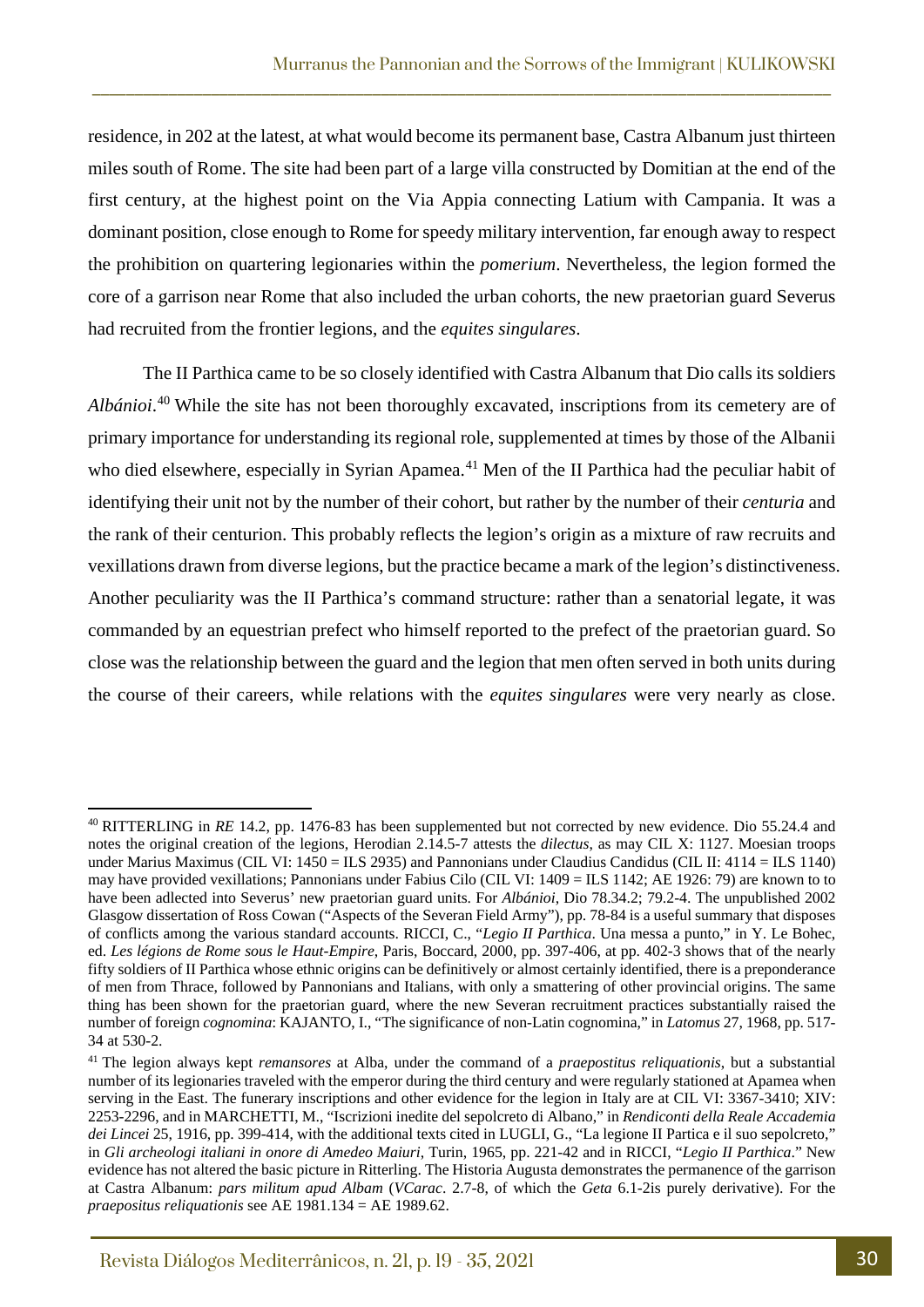Moreover, most of the women buried in the camp cemetery bear local names, suggesting that the foreign-born legionaries did indeed settle into the local population.<sup>[42](#page-12-0)</sup>

\_\_\_\_\_\_\_\_\_\_\_\_\_\_\_\_\_\_\_\_\_\_\_\_\_\_\_\_\_\_\_\_\_\_\_\_\_\_\_\_\_\_\_\_\_\_\_\_\_\_\_\_\_\_\_\_\_\_\_\_\_\_\_\_\_\_\_\_\_\_\_\_\_\_\_\_\_\_\_\_\_\_\_\_\_\_\_

This is the milieu from which Murranus will have sprung, a member of the last generation in which people could recall there being lots of non-Romans inside a Roman empire. The Severans, with their African and Syrian origins, accelerated an existing cultural transformation inside the empire, and then supercharged it with Caracalla's grant of nearly universal citizenship. Within a generation of 212, the main distinction marking social position ceased to be that between Roman and non-Roman and became instead status within the single category of Roman citizen, what simplistic shorthand would call the *honestior*/*humilior* distinction. Murranus' lifetime straddled the period of transition from one to the other, and his inscription is a belated sort of monument, more of the past than of the future. Inscriptions, especially this type of speaking stone, address a future world to which the dead person will by definition no longer belong corporeally. They assume both that the future society will exist more or less as it existed when the monument was inscribed, and that their message will retain its value within that future society. The belatedness of Murranus' inscription lies in his advertisement of conversion – from Pannonian *peregrinus* to cultured Italian – in a manner that would already have been hard to recognize by the time of his death.

To go further than this requires a willingness to take the kind of imaginative leap that is surely permissible in a volume that honors Peter Brown, whose bold use of psychoanalytic scholarship in his studies of Augustine and early Christian sexuality caused a justifiable sensation. When faced with something like Murranus' monument, its physicality, its local rootedness, its textual complexity, its apparent offer of access to a third-century mind, we need to appeal to something like Dilthey's concept of *Verstehen*. Wilhelm Dilthey (d. 1911), now little read, is perhaps best known for his careful delineation of the *Geisteswissenschaften*, or "human sciences" in its standard English translation.<sup>[43](#page-12-1)</sup> As he groped towards his more general theory of human understanding, he developed the argument that history, art, culture, and society, past and present, can only be understood with reference to the individual and collective human psychology that produced them – in other words, that we cannot explain the actions and productions of the human past without reference to the psychological

<span id="page-12-0"></span><sup>42</sup> See LUGLI, "Legione II Partica," 228.

<span id="page-12-1"></span><sup>&</sup>lt;sup>43</sup> One obstacle to engaging with Dilthey's thought is its lack of system. There are common themes running through it – those about art, psychology, and epistemology more generally are of the greatest interest to the historian – but the grand synthesis he envisioned never emerged. Instead, much of his *Gesammelte Schriften* is cobbled together from drafts and notes, which necessarily means a lot of repetition, incremental change, and *retractatio*. The five volumes of *Selected Works* in English translation (Princeton, 1985-2010)are judiciously chosen, but the editors have hewed unfortunately close to the syntax of the German originals, at times rendering the translation more opaque than the primary text. HODGES, H.A., *Wilhelm Dilthey: An Introduction*, London, Routledge, 1944, remains a good route into the huge corpus.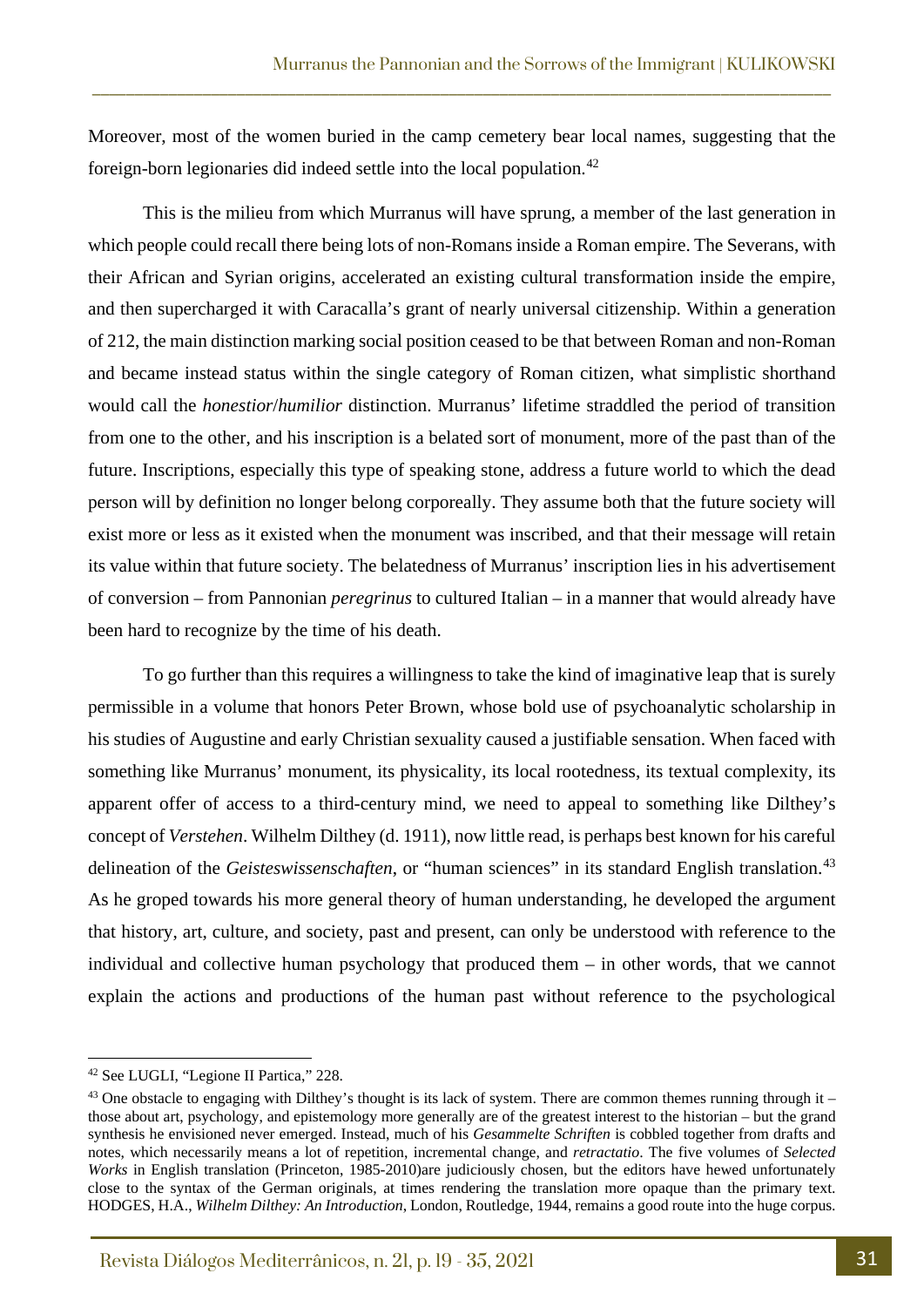workings of the human mind, not just the way we think, but also the way we feel. *Verstehen*, or empathic understanding, as the Diltheyan method is translated into English, is a common part of the historian's toolkit, even if it is rarely explicitly embraced.<sup>[44](#page-13-0)</sup> Perhaps a more methodologically acceptable statement of the same principle is R.G. Collingwood's description of historical method as the mental re-enactment of past events and experiences inside the mind of the historian. [45](#page-13-1) The question of where imaginative and empathic inference about a historical figure's past experience becomes too speculative will never have a definitive answer. Imaginative non-fiction, like Javier Cercas' *Anatomía de un instante*, or robustly researched historical fiction in the manner of Hilary Mantel or Antonio Scurati, is predicated on a type *Verstehen*, anda historian's more restrained deployment of the same approach is justified inasmuch as it makes explicit the thought process many historians already deploy unconsciously.

\_\_\_\_\_\_\_\_\_\_\_\_\_\_\_\_\_\_\_\_\_\_\_\_\_\_\_\_\_\_\_\_\_\_\_\_\_\_\_\_\_\_\_\_\_\_\_\_\_\_\_\_\_\_\_\_\_\_\_\_\_\_\_\_\_\_\_\_\_\_\_\_\_\_\_\_\_\_\_\_\_\_\_\_\_\_\_

So let us look at Murranus with an attempt at empathic understanding, and see what emerges. Before the Marcommanic wars of Marcus Aurelius, Pannonia had been little more than a large, rural breadbasket for the legions safeguarding the central European frontiers. Marcus' wars brought with them a vast upgrading of the provincial infrastructure, raised the profile of frontier towns, and triggered the growth of places like Cibalae, Sirmium, Siscia and other important road junctures in the provincial interior. But it did little to alter the character of Pannonia as *viro fortis et solo laeta*, a land strong in men and rich in farmland, as Solinus put it.<sup>[46](#page-13-2)</sup> Urban centres remained few and far between, and where there were few urban centres, there few vectors for the diffusion of Roman legal culture or civic institutions. Likewise, without civic institutions and government – magistrates, *curia*, priesthoods – there were few opportunities for individual provincials to become citizens through participation in local government. That meant the vast majority of first- and second-century Pannonians were *peregrini*, living by local law and custom, and interacting with the imperial state mainly through the occasional encounter with soldiers. And yet things Roman were everywhere on display, the imperial image on coins, the emperor's name and titles on the milestones along the great military roads, the overwhelming scale of the public architecture on those rare occasions when a peasant went to the city. There could be no doubting where privilege and power lay, and for the Pannonian peasant to change his condition, the quickest path was through the army.

<span id="page-13-0"></span><sup>44</sup> As argued by KOHUT, T.A., "Psychohistory as History," in *American Historical Review* 91, 1986, pp. 336-54.

<span id="page-13-2"></span><span id="page-13-1"></span><sup>45</sup> COLLINGWOOD, R.G., *The Idea of History*, Oxford, Clarendon Press, 1946, pp. 205-315, esp. at pp. 213-17; 231-49. <sup>46</sup> Solinus 21.2.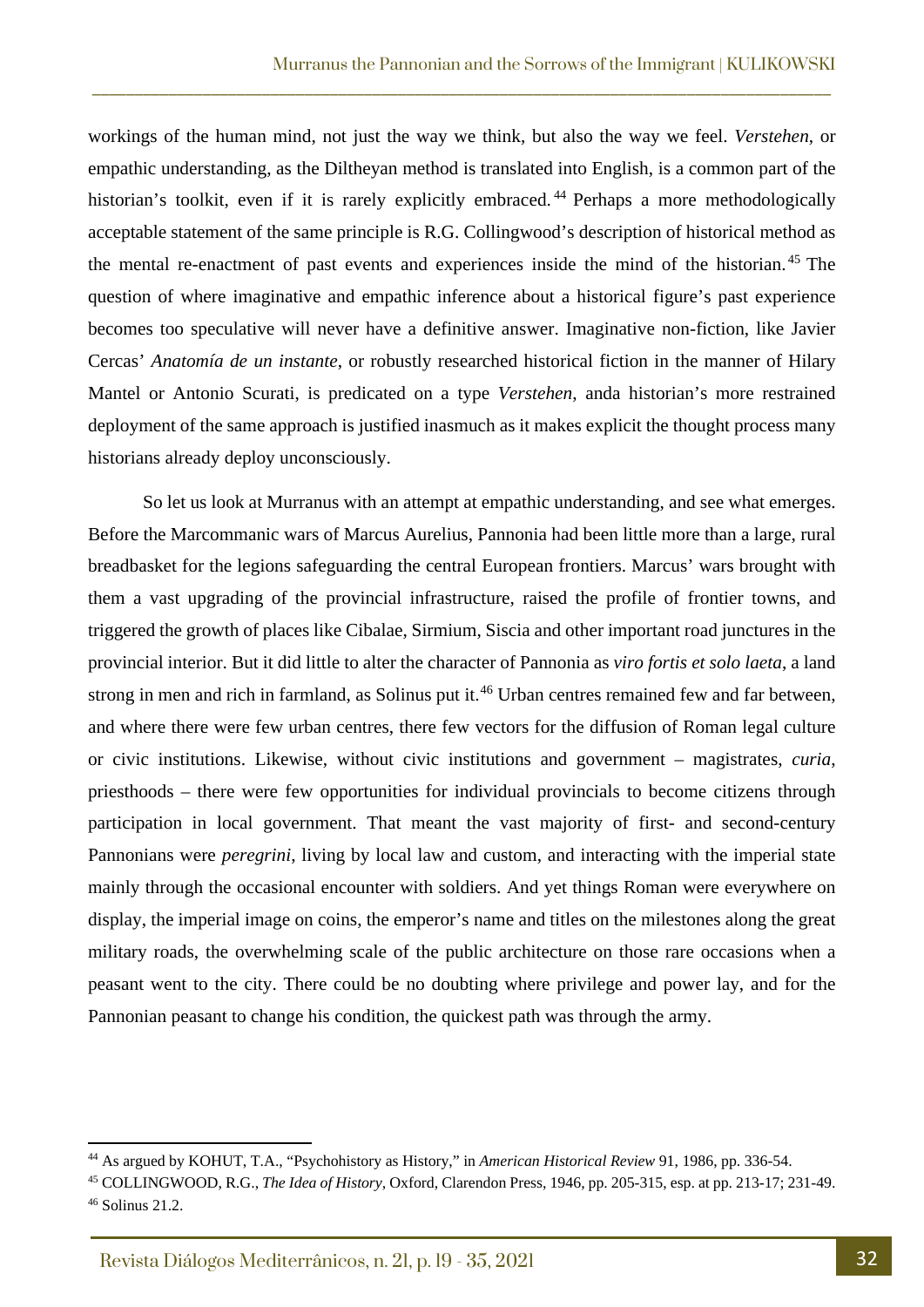In normal times that path wound through an arduous twenty-five years of service as an auxiliary, at the end of which the veteran gained citizenship with his *honesta missio*. [47B](#page-14-0)ut the 190s were not normal times, especially in Pannonia. The murder of Commodus, the short-reign of Pertinax, and the almost simultaneous risings of Pescennius Niger, Clodius Albinus and Septimius Severus, put a premium on able-bodied men for the civil conflict that was inevitable. The imperial rivals could not afford to be choosy about the background of their new recruits just so long as they looked capable of fighting. Perhaps Murranus' father seized a long-awaited opportunity, perhaps he was swept up in Severus' *dilectus*, but he was now a soldier, socialized into the total institution that was the Roman army of the high empire, a society in many ways sufficient unto itself. The young Murranus will have grown up in the camps, learning to be a soldier's son and a Roman, whether the formal grant of citizenship came with his father's enlistment or, more likely, when his father was granted the right of *conubium* with his mother under *ius civile*, enfranchising the young man though not his mother. A camp-follower in a time of active warfare, he might well have seen the landscapes of Syria and Asia Minor as well as the Rhône Valley, or perhaps he, his mother, and any siblings were parked in a *cannaba* somewhere in the Balkans until the II Parthica was done with helping Severus win and hold the purple. Either way, his education was eclectic and catch as catch can: the Roman army was a highly literate institution, with a mania for record-keeping rarely matched in antiquity, but it neither required nor offered a very advanced sort of literacy: hence the signs of the autodidact that mark the elderly Murranus' inscription – the miscellaneous affect, the occasional phonetic or regional spelling, the reaching for a grandiosity that remained tantalizingly beyond his grasp.

\_\_\_\_\_\_\_\_\_\_\_\_\_\_\_\_\_\_\_\_\_\_\_\_\_\_\_\_\_\_\_\_\_\_\_\_\_\_\_\_\_\_\_\_\_\_\_\_\_\_\_\_\_\_\_\_\_\_\_\_\_\_\_\_\_\_\_\_\_\_\_\_\_\_\_\_\_\_\_\_\_\_\_\_\_\_\_

It may be that Murranus' untutored intellect was better catered for after the II Parthica settled at Castra Albanum. For all the inscription's awkwardness, its command of verb tense is that of a writer, not a speaker. Be that as it may, Murranus had clearly seen enough of army life to know that it was not for him. As a citizen himself, he did not face the choice that confronted young men his age whose fathers had served in the auxiliaries. For them, enlistment remained the path to gaining the privileges of citizeship that their discharged fathers enjoyed. For Murranus, the doors were open, and the obligation to serve that was placed on soldiers' sons in the fourth-century did not yet exist. What trade or profession he took up is unrecoverable, but he did well enough to marry a *petite bourgeoise* from humdrum Sulmo. Maybe his father had known a Paelignian Decrius in the legion or one of its sister units. Or perhaps Sulmo and Corfinium were a refuge from being sucked into the life of a soldier, far enough away from his relations to escape the camp, but not so far as to lose the family

<span id="page-14-0"></span><sup>&</sup>lt;sup>47</sup>Before the reign of Antoninus Pius any children born while he was in the ranks were enfranchised after a soldier's *honesta missio*, but that ceased to be the case after ca. 140. See CAMPBELL, "Marriage of Soldiers."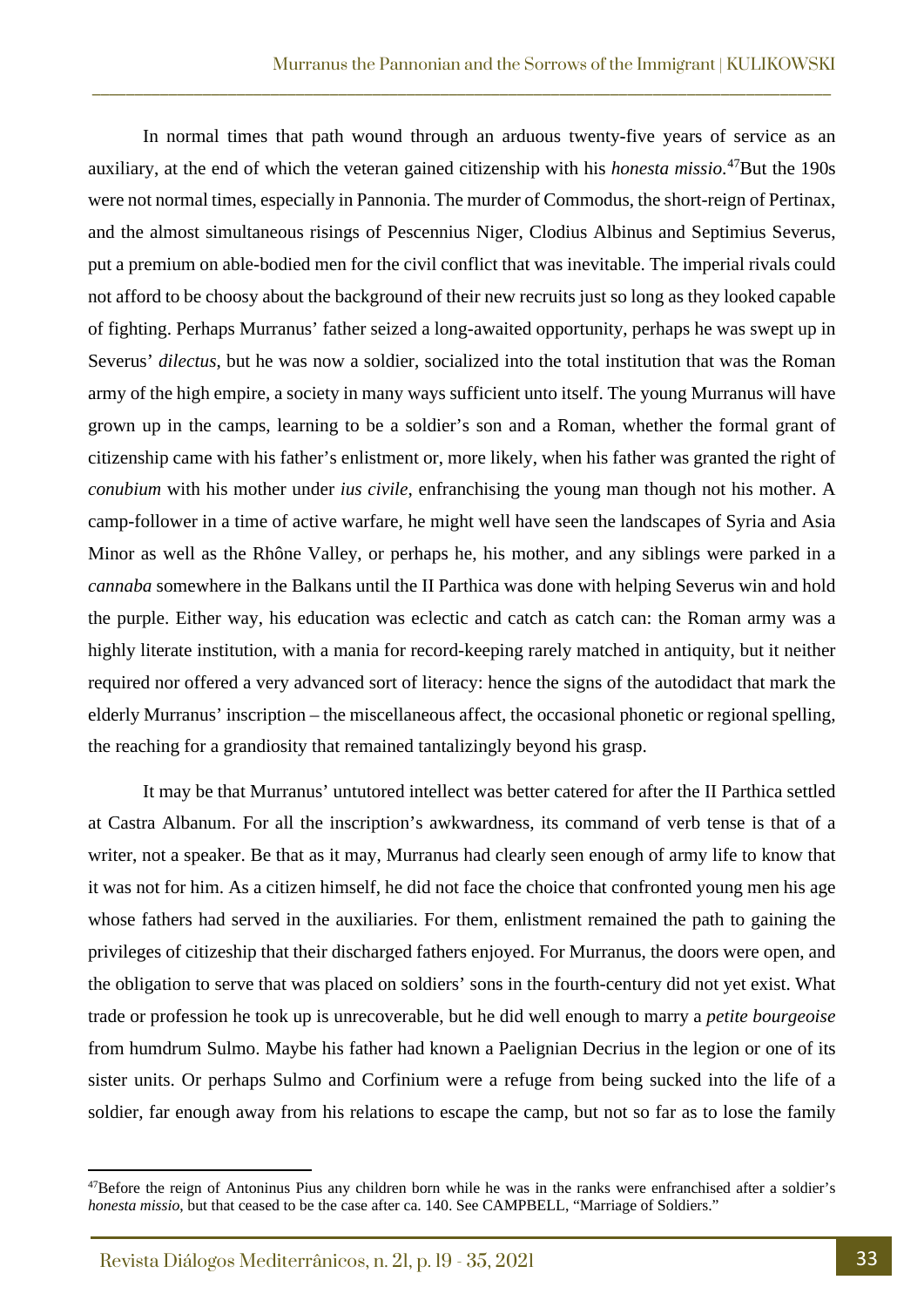connection. He and Decria had a large family and a household capable of sustaining it in some style. He gave his children thoroughly respectable names, with the immigrant's determination that his offspring assimilate in a way he never can.<sup>[48](#page-15-0)</sup> They would have had traditional Roman educations, with a slave tutor at home, and then a *grammaticus* at school, though we need not imagine that familial ambitions ran as far as further study with a *rhetor*. Pudens, at least, had some Greek and, if Melusa's name is anything to go by, there were probably Greek-speakers among the household slaves.

\_\_\_\_\_\_\_\_\_\_\_\_\_\_\_\_\_\_\_\_\_\_\_\_\_\_\_\_\_\_\_\_\_\_\_\_\_\_\_\_\_\_\_\_\_\_\_\_\_\_\_\_\_\_\_\_\_\_\_\_\_\_\_\_\_\_\_\_\_\_\_\_\_\_\_\_\_\_\_\_\_\_\_\_\_\_\_

At some point, Murranus and Decria acquired property in a country *pagus* some distance from the *pomerium* of Sulmo, or perhaps it came into the family with Decria. It was there, on the road into the *municipium*, that Thiasus would one day erect his grandfather's tomb. For all his evident prosperity, however, Murranus never played a leading role in his community, never held a priesthood or curial office. What prevented him, we cannot say, perhaps a diffidence occasioned by a sense of his own foreignness and inadequacy, or perhaps the snobbery of local worthies who wanted nothing to do with a jumped-up Pannonian newcomer in their Oscan valleys. Those same worthies, or their children and children's children, were the audience for Murranus' funerary performance, which may explain still more of its peculiarities. Along with the anguished sense of loss, there is the rhetoric of transformation and its evocation of Ovid, whose *patria* was Murranus' adoptive home. Murranus not only echoes the favourite Ovidian theme of metamorphosis, but also the sense of self-metamorphosis present in the exilic poetry. But whereas the cultured Italian had been undone, transformed into a voiceless barbarian by the experience of exile among barbarians, the Pannonian barbarian has been rendered civilized, which makes his unique deployment of *quicumque legerit aut legentem ausculta<ve>rit* all the more telling. Murranus, the Ovidian barbarian from Pannonia, is suggesting that the Romans among whom, transformed, he finds himself might themselves not be able to read the words that he, the barbarian convert, had composed. They might instead need to have his text read out to them. Murranus, a Pannonian whose franchise was of recent vintage, found himself in a cultural backwater in the Apennines, among men like his in-laws the Decrii, whose claim to status in the wider empire had long been their possession of Roman citizenship in a world of *peregrini* and slaves. Murranus would have felt his immigrant status, his difference, particularly harshly in Sulmo, where he might have passed unnoticed in a more cosmopolitan part of Italy. Exaggerating his own barbarism while impugning the literacy of his neighbours was, among other things, a type of posthumous revenge.

<span id="page-15-0"></span><sup>48</sup> Within an enormous literature, the key text is SAYAD, A., *The Suffering of the Immigrant*, D. Macey, trans., Cambridge, Polity Press, 2004.